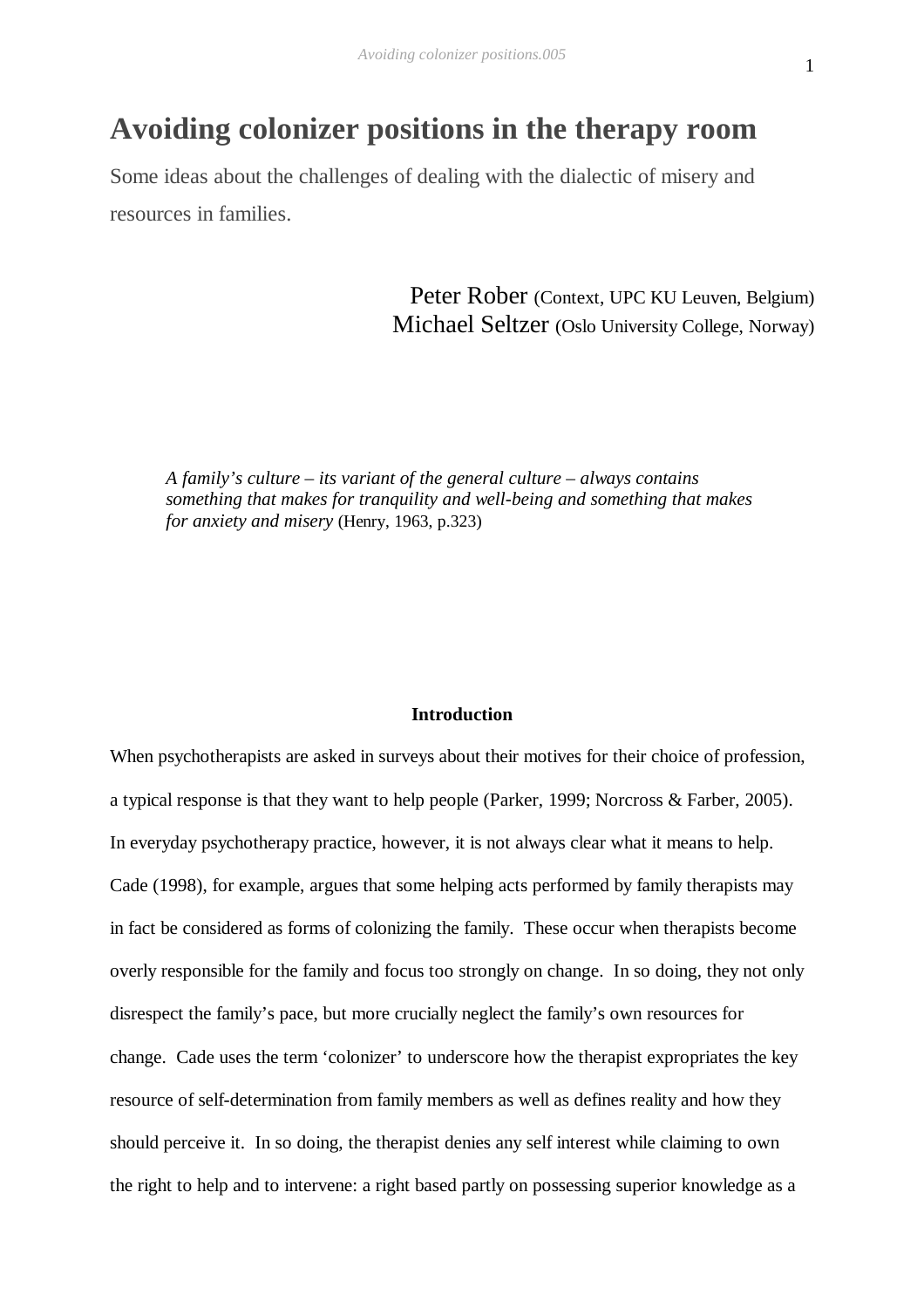trained professional, but mainly based on genuine feelings of care and obvious good intentions.

## **Colonialism and psychotherapy**

To use the concept of colonialism in the context of psychotherapy may seem strange as, on the face of it, colonialism appears to be diametrically opposed to psychotherapy. Indeed, colonialism refers to a complex of practices for oppressing and exploiting peoples, while therapy, on the other hand, refers to a set of ideas and practices aimed at helping them. Therapists of course are in no way like traditional colonizers robbing material resources from those coming to them for therapy. Yet, as first eloquently argued more than a half century ago by Aimé Césaire, those conquered and exploited by imperialist powers also suffer devastating psychological damage (1955). Colonialism, he argued, not only stripped colonized peoples of their natural resources but, perhaps more destructively, robbed them of confidence in their own strengths and resources. Later elaborating on this theme, a host of writers have described in detail how those most often responsible for undermining the selfconfidence of the colonized were not the soldiers, overseers and other brutal agents of colonialism, but rather its more benevolent missionaries, teachers, administrators and social workers – educated persons united in their desire to help in various ways those defined as in need of assistance, guidance and protection (see, for example, Anderson, 2006, 2002; Fanon 1967, 1963; Nandy, 1983; Stoler, 2006). This form of benevolent colonialism was perhaps most devastating for families of conquered peoples in North America and Australia. There various organizations staffed by professional helpers guided by the best of intentions robbed native families of their traditional functions and often of their children as well. The wholesale removal of thousands of Aborigine and Native American children from their homes in the  $20<sup>th</sup>$ century was long defined as a high-minded cause – one rescuing these youngsters from the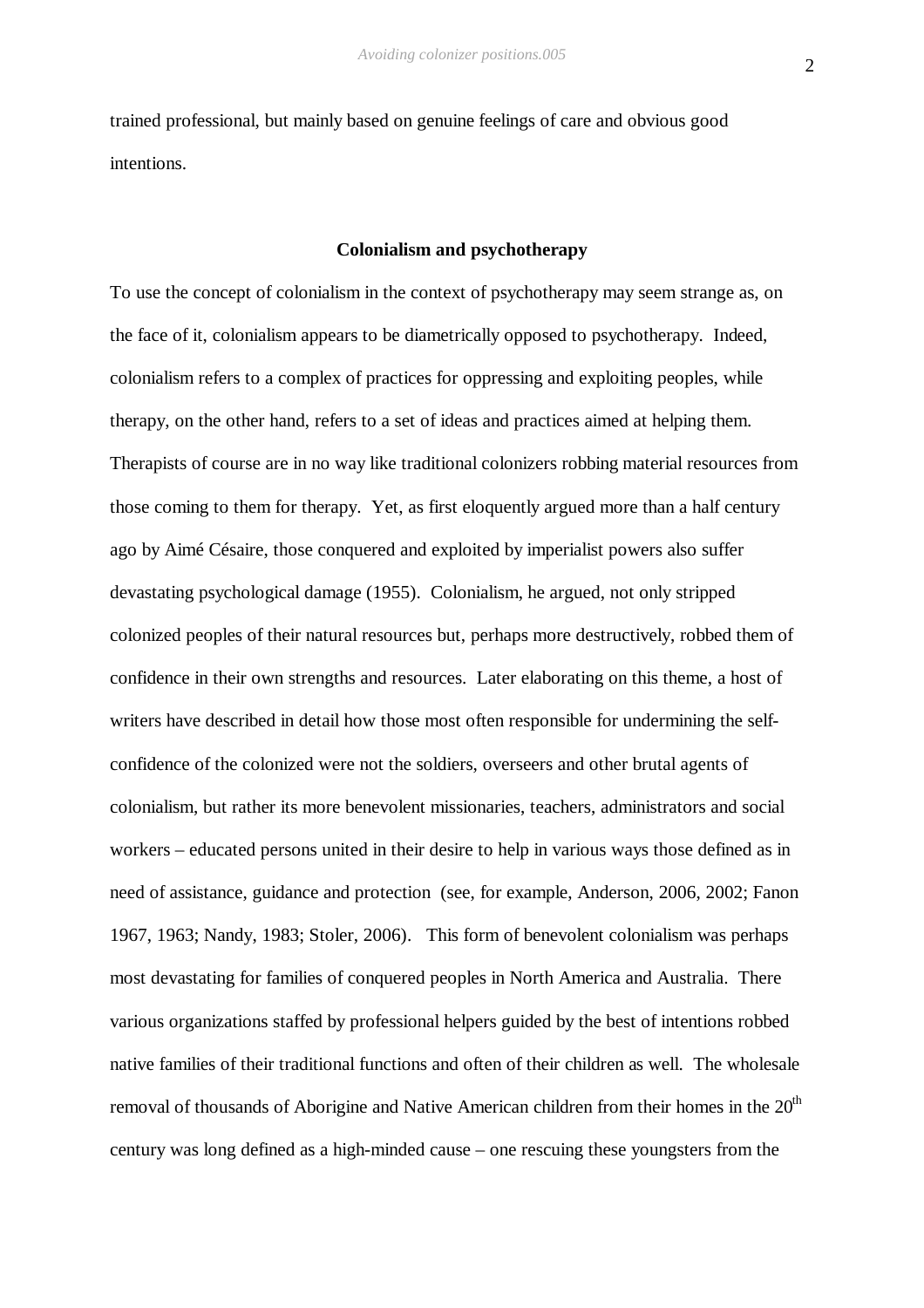alleged backward or dysfunctional cultures of their families (Bean and Melville 1989; Smith 2001). One historian characterized the "progressive colonial bureaucrats" running these programs as "protectors" urging the colonized to "…forget traditional and affective ties to family and community"(Anderson 2006: p. 97). The rationale underpinning the destruction of families and the hearts and minds of their members was succinctly described in the public apology to Native Americans made in 2001 by the director of the Child Welfare League of America. In asking for forgiveness for his organization's involvement in removing thousands of youngsters from their families in the Indian Adoption Project of the 1950s, he explained:

No matter how well intentioned and how squarely in the mainstream this was at the time, it was wrong; it was hurtful; and it reflected a kind of bias that surfaces feelings of shame."(Adoption History Project, Department of History, University of Oregon, http://www.uoregon.edu/~adoption/topics/IAP.html).

Viewed in the light of such historical examples of destructive colonial practices undertaken with the best intentions (to help, to liberate, to educate, to protect, ...), using the metaphor of colonization in the context of therapeutic practice begins to make sense. As we will illustrate in the following, the well-intentioned motives and feelings of therapists may subtly cloud therapeutic judgment and lead therapists – especially but not solely beginning ones - to assume colonizer positions. Rather than accusing this or that therapeutic school of colonizing practices, we view these dangers as ever-present in all encounters between well meaning therapists and families in distress. It is our aim here to provide a language to talk about these practices, and to suggest some workable guidelines for making therapists more sensitive both to the resources of families entering therapy as well as to the impact of prevailing ideologies on their own positioning in the therapy room. This view requires that therapists in their positioning towards families should resist acting upon their strong convictions about how things ought to be in families and work instead to connect respectfully with families and to assist them to activate their own stores of resources. Rather than colonizing the family by directing its members how to act and thus undermining their right to self-determination,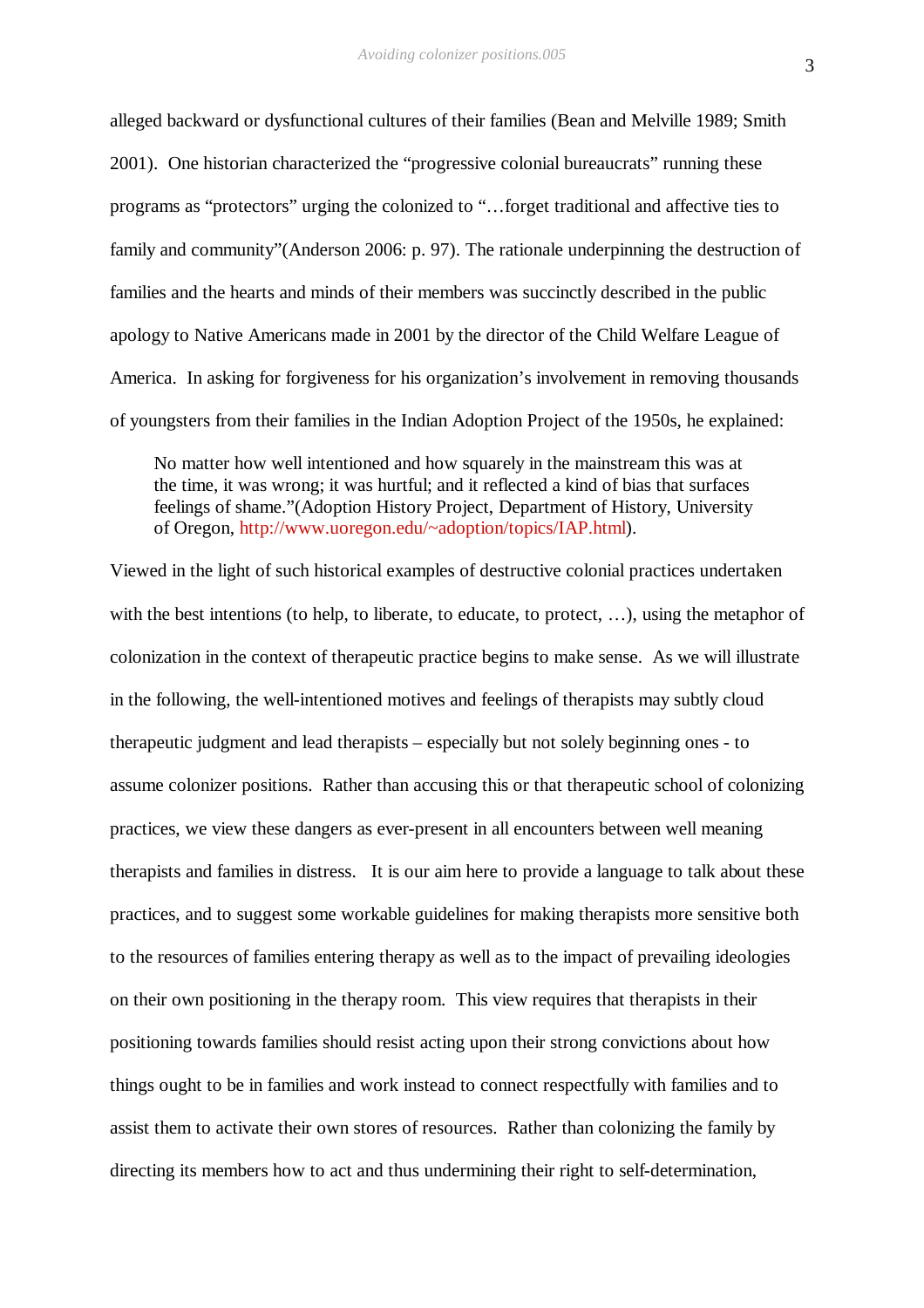therapists ideally should stand shoulder to shoulder with the family in its efforts to use its own strengths to mitigate those factors causing pain and unhappiness among its members.

#### **The temptation to colonize**

Psychotherapists are trained within a framework dominated in great part by mainstream ideology with its own truths about human nature, health, happiness, parenthood, healing, and so on. These kinds of ruling beliefs infiltrate the profession and invite therapists to pathologize irrationality and individualize social injustice into personal distress (Burman, 2000). For many mental health professions, these truths become taken for granted in their everyday practice and are seldom questioned critically (Guilfoyle, 2003). Consequently, therapists often unwittingly and unwillingly become accomplices in networks of normalizing power, positioning families or its members as helpless and shameful. In these roles, therapists can then offer the family temporary relief by sustaining the idea that the problem lies in one of its members. Additionally, therapists can lead the family to expect ultimate relief by promising a solution to the problem. These practices are tempting for therapists, as they provide something to hold on to in the uncertainty of the living therapeutic dialogue (Rober 2005), and help to position them in comfortable and gratifying professional roles as problem solvers, protectors, rescuers, and so on.

The temptation to colonize is a challenge for all therapists. Even postmodernist, collaborative ideas do not provide immunity for therapists from the dangers of being infected by the colonization virus. As Paré & Larner (2004) caution:

Postmodern practice, like traditional approaches it critiques, can *also* unfold along colonial dynamics. Even our emancipator ideals can be turned into unilateral relationships that defy the spirit of collaboration. (p.4)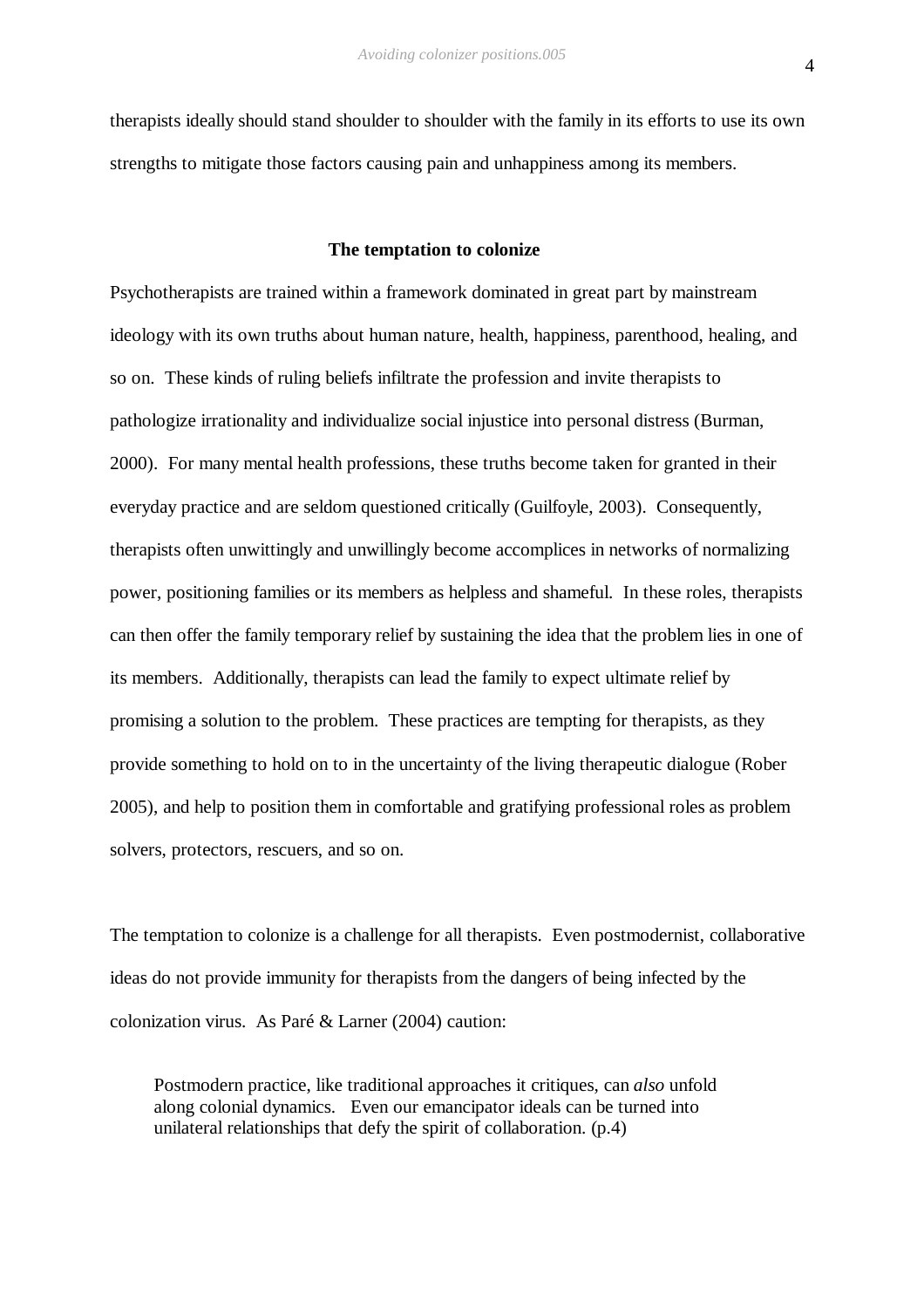Similarly, Morss & Nichterlein (1999) warn of the temptation to emancipate that may assail the narrative therapist. The well-intentioned therapist, they point out, may be lured into externalizing the client's problem-saturated story by the belief that emancipation is possible and achievable if correct techniques are adopted. But, as they also note, there is a great contrast between the pessimism of the narrative therapist's social analysis – in which she/he identifies internalized, oppressive effects of surveillance and normalizing practices in our society – and the optimism of the therapeutic promise. "Where else," they ask, "have we encountered such extremes of black and white, of death and life? In fundamentalist religious movements, and in fundamentalist political movements; in crusades against alcohol, against drugs, salvation, redemption…" (1993, p.173)

In the following pages by using illustrations from our own therapeutic practice, we will demonstrate how well intentioned therapists may often end up positioned as colonizers in the therapy room. The framing presented here contrasts markedly with views of families stressing their deficiencies and inadequacies in coping with the stresses and problems of life. Such "deficit" understandings intentionally or unintentionally create situations where therapists are expected to take over and to solve the problems bringing families to therapy. Family members on the other hand are expected to collaborate with their therapist, and his/her good intentioned professionalism. This state of affairs owes much to ideas long dominant in society. Such notions are represented by systems of diagnostic classification, for instance, and also by the dominant belief in our society that where suffering is present, professional helpers are required to act to relieve the suffering using evidence based knowledge and techniques. Parker (1999) argues that this way of thinking often locks people together in such a way that psychotherapy with its expert knowledge becomes experienced as a necessity requiring those in distress to ask therapists to intervene. Further, he points out: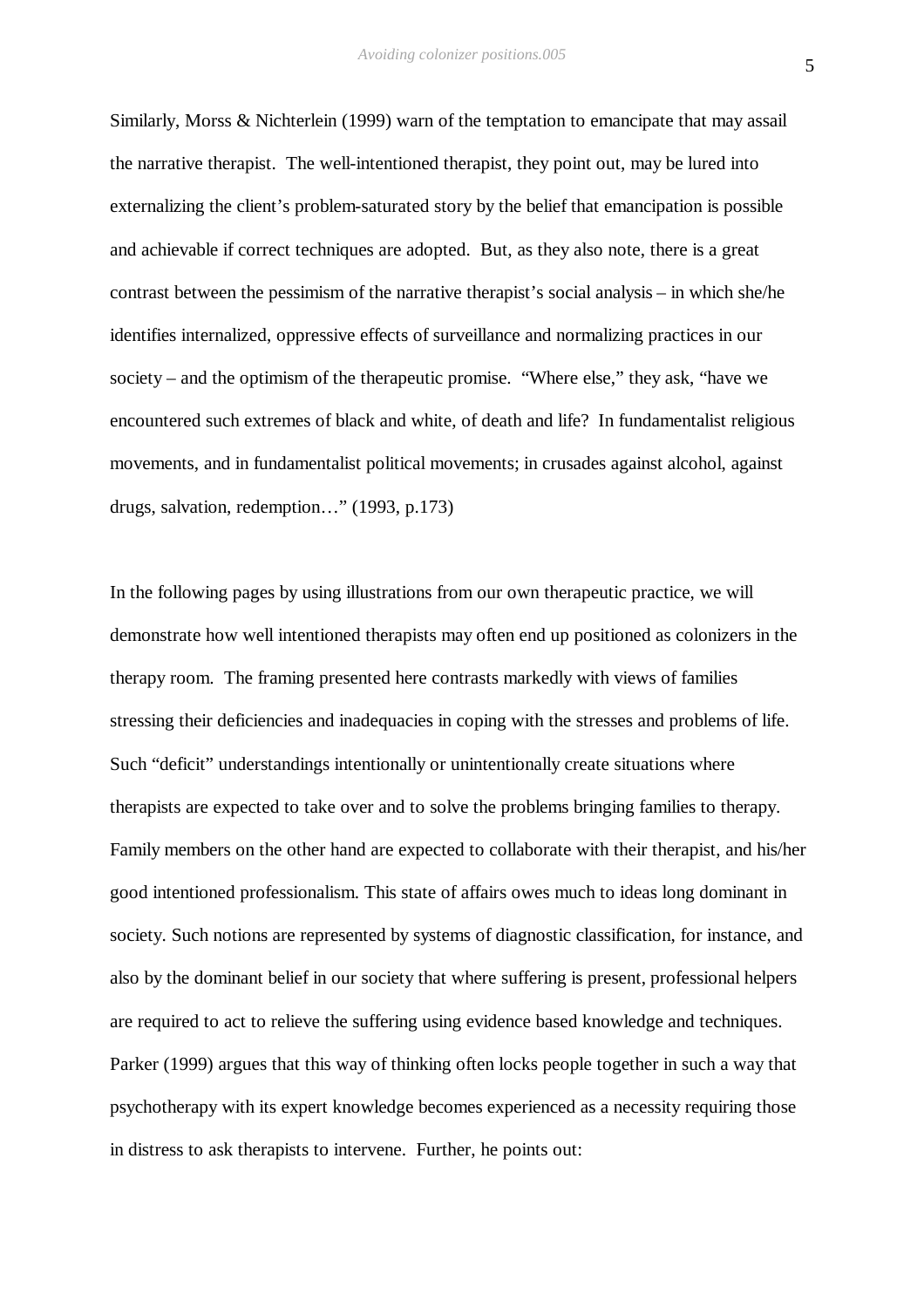The language that is used to frame the positions of those who 'help' and those who are 'helped' is deceptive (Gronemeyer, 1992). Even the word 'empowerment' betrays something of the position of the expert who thinks that they have been able to move an enlightened step beyond 'helping' people but cannot give up the idea that it is possible to bend down to lift someone lesser than themselves up a step, to give them a little empowerment." (1999, pp.9-10)

#### **Colonizing positions in therapy: Some illustrations**

These ideas about colonizing positions in therapy are illustrated in the following where the implicit truths of the therapist (Peter Rober) work to trap him in a colonizing position making therapy difficult if not impossible. We have chosen to present cases of our own in this article. In that way we want to make clear that it is not our aim to accuse anybody of colonizing others, but rather we want to invite therapists to reflect critically on their own positioning in family sessions. In so doing, this may help them diminish their roles as normalizing professional problem solvers unencumbered by values of class, culture and gender, and facilitate their constructive reconnection with the family in its pain and suffering, as well as with its resources.

## The girl who didn't want to go to school<sup>1</sup>

 $\overline{a}$ 

*Mother complains: "My daughter doesn't want to go to school. She prefers to watch television." The therapist then asks: "Doesn't she have to go to school?" Mother replies: "I don't want to fight with her about it." Upon hearing this, the therapist reflects: "How irresponsible of this mother! Of course children sometimes say they don't want to go to school. Of course they prefer to watch television. But it's up to the parents to talk with them, and if necessary make them go to school".*

 $1$  This case was analyzed from a slightly different angle in a previous article (Author, 2002). For a more detailed discussion of this case, we refer to that publication.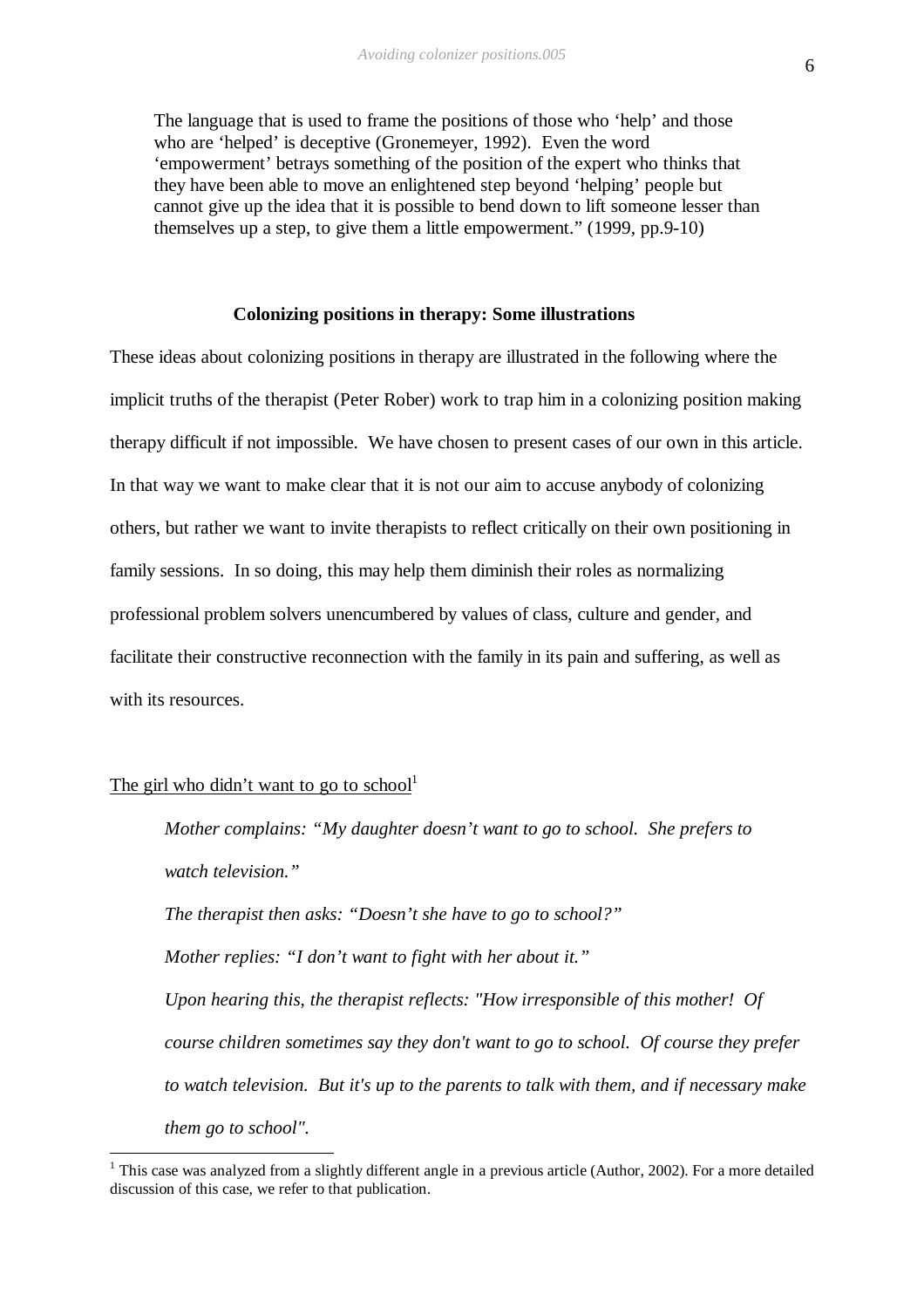Here some of the therapist's implicit truths surface: "*Mothers should take responsibility. Children have to go to school. Of course children prefer to watch television. It's the parent's responsibility to make the children go to school."* These truths are the therapist's convictions about parenthood and about education, but they are also the truths reflecting an ideology of responsibility and socialization sustaining a dominant social and political status quo.

*Mother then says: "I don't want to fight with her about it"*

*At that moment, the therapist takes a few seconds time to reflect critically and to listen to his own inner voices. He is immediately struck by his negative framing of the mother's attitude and by his positioning as a protector of the girl's well being. He then decides to try to correct his negative view towards mother by re-connecting with her.* 

*He asks, "Can you help me to understand?"*

*In response to this question mother told of once hitting her daughter when they had a fight over going to school. She felt very ashamed about this because she had sworn to herself never to hit her children, since she was often beaten while growing up. So rather than risking a new fight to get her child to go to school (where she might again lose control over her anger), mother preferred not to interfere with her daughter's television watching. In a sense, this was her way of protecting her child.*

This story told by mother was very important as it offered the possibility for the therapist to reposition himself and reconnect with her. Furthermore it directed the course of the conversation in a more collaborative direction. If, however, the therapist had stayed in his original colonizing position and acted upon his initial conviction about what a responsible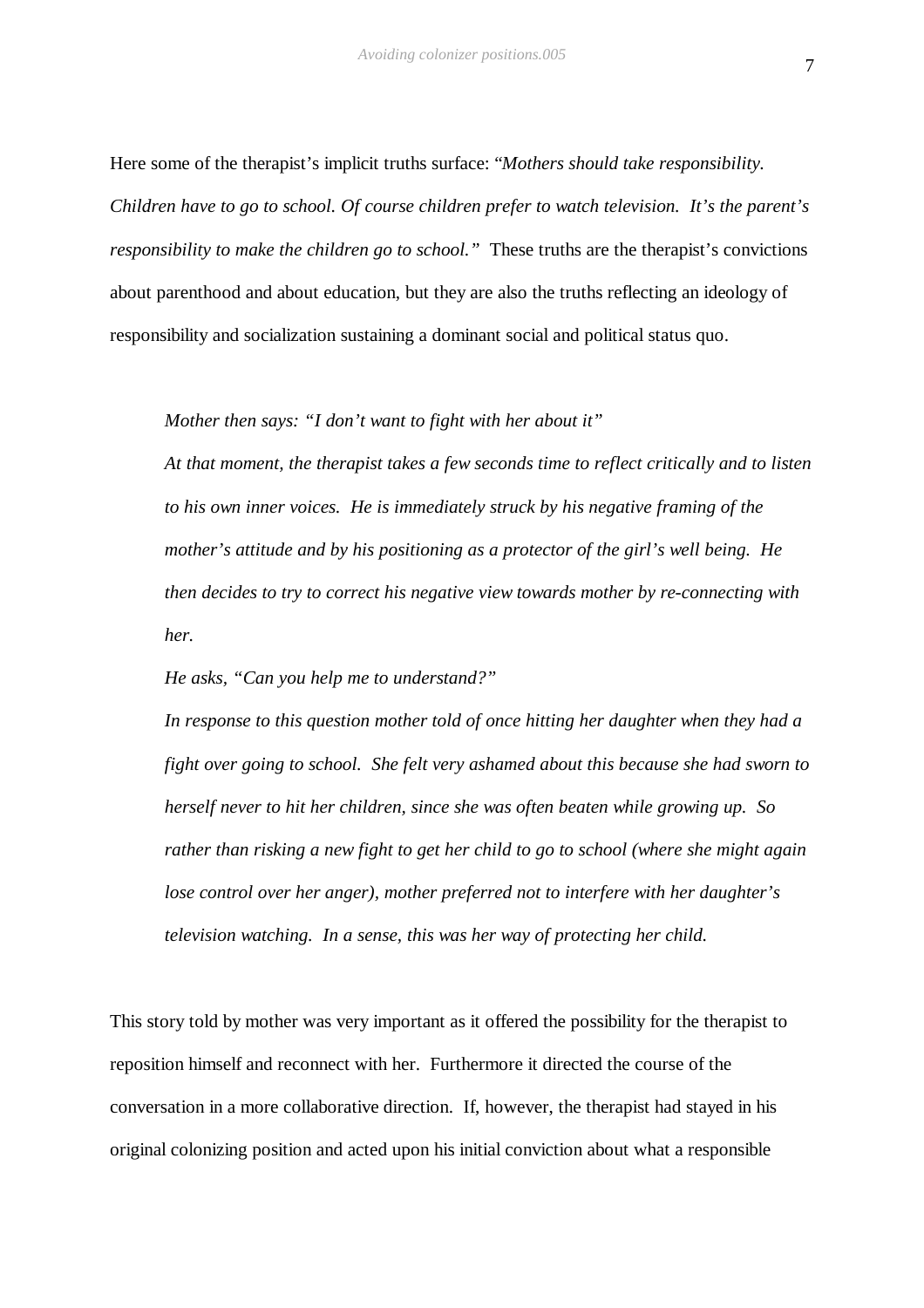mother should be, he might easily have gotten stuck in attempts to change the behavior of the mother. Most likely, he never would have gotten to hear mother tell the story of her painful childhood, her shame about hitting her child, and her attempts to be a good mother.

This episode illustrates the need for therapists to be vigilant towards themselves so as to avoid assuming colonizer positions where they unwittingly transmit and act upon taken for granted truths oppressing the strengths, resources and concerns of families. This episode also illustrates the complexity of therapeutic encounters where the protection of someone who is perceived as being vulnerable and in danger can unwittingly lead to unintended destructive processes involving individualization, pathology and blame.

#### **Pausing and noticing**

The therapist's positioning is a complex process of continuous movement within the dialogical space of the therapeutic session aimed at staying connected with all family members. While it is not possible for therapists to avoid taking positions in the dialogue, ideally they should be flexible enough in their positioning to move continuously from position to position in response to what is happening in the session. In that way therapists may increase their chances for connecting with all family members, present or not present in the session, and be empathic to their different perspectives. Positioning, however, becomes problematic when the therapist assumes a colonizing posture, where she/he can easily lose touch with some (or even all) of the family members. In such a position, the therapist may act intentionally or unintentionally in accordance with standards of justice and morality prevalent in certain classes and groups in society.This, as we have seen, can easily serve to isolate, to accuse and to pathologize family members. To avoid this in practice, we have learned to work slowly, to try to be aware of our own values and experiences, as well as of our own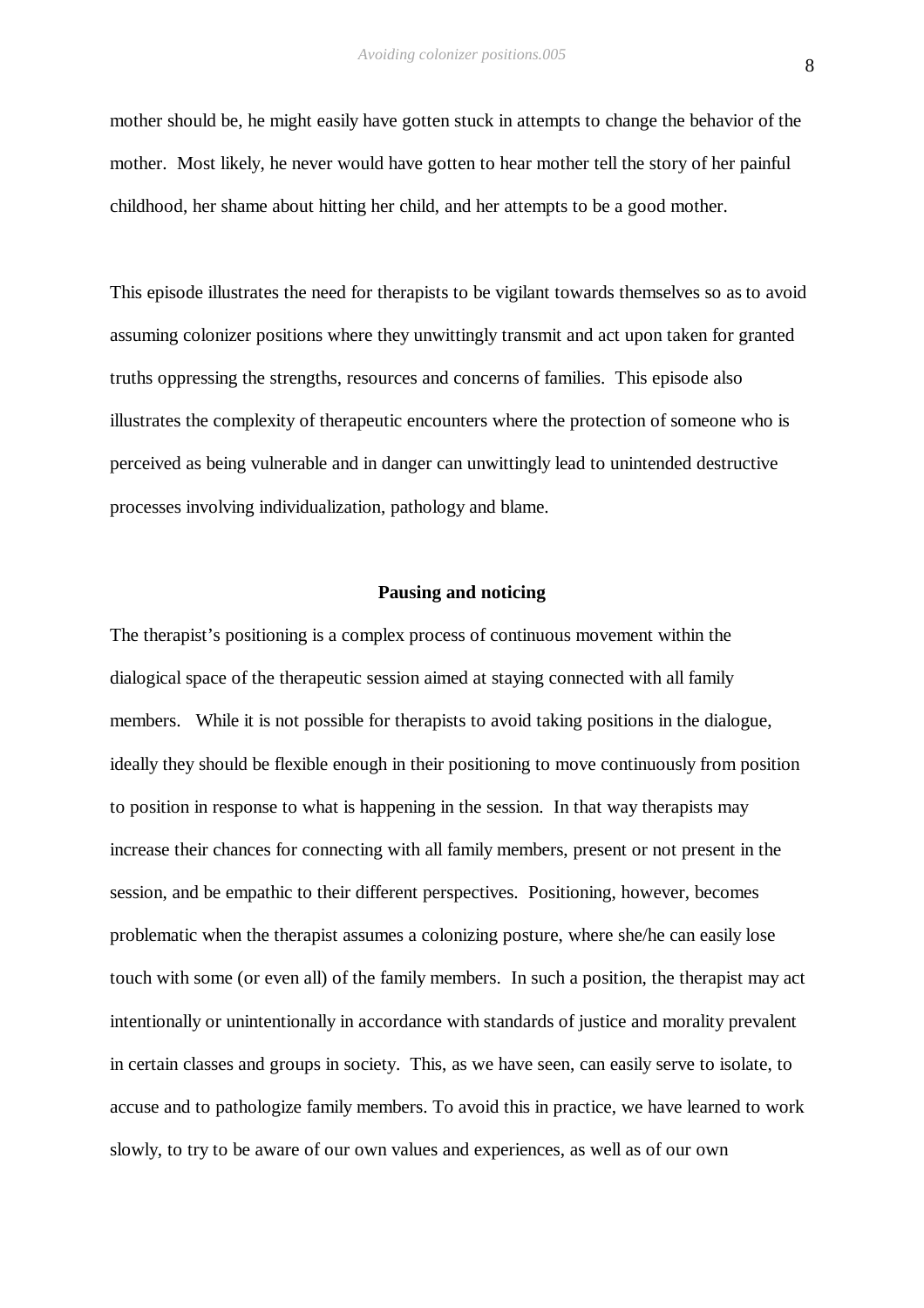positioning in the session. During or after therapeutic sessions we try to take time to pause, reflect and notice what previously had not been evident. We have learned that it is important to be critical of our own good intentions, and to be open to being surprised by our own thoughts, ideas and fantasies during or after sessions as they often reveal unacknowledged aspects of our dealings with the families. We have found that these necessary modes of reflecting and thinking are facilitated by employing two different approaches (often in combination):

> 1. *Pausing and noticing*: We retreat into our inner conversation and observe our own activity in the session and ask ourselves certain key questions about the positions we are taking: Considering my positioning at this moment, are constructive ideas and hypotheses about the different family members being developed in the session? Or am I blaming someone, or silencing someone, or defining someone as pathological or abnormal? (Rober, 2002) What is the effect of this position on the family? Does it make more room for telling new stories? Does it contribute to more listening and understanding? And so on. 2. *Re-connecting*: A key question that we frequently ask in family sessions is "*Can you help me to understand?"* This question, however, is not intended as a magical formula strategically aimed at opening up our clients. It is instead grounded in our authentic curiosity, our sincere empathy and our readiness to be surprised. Furthermore, we often openly voice some of our concerns about our positioning, and connect with what family members are experiencing. How do they feel about the way the session is going? Do they feel comfortable? Or uncomfortable? What kind of discomfort do they experience in the other family members? How do they deal with that discomfort? And so on.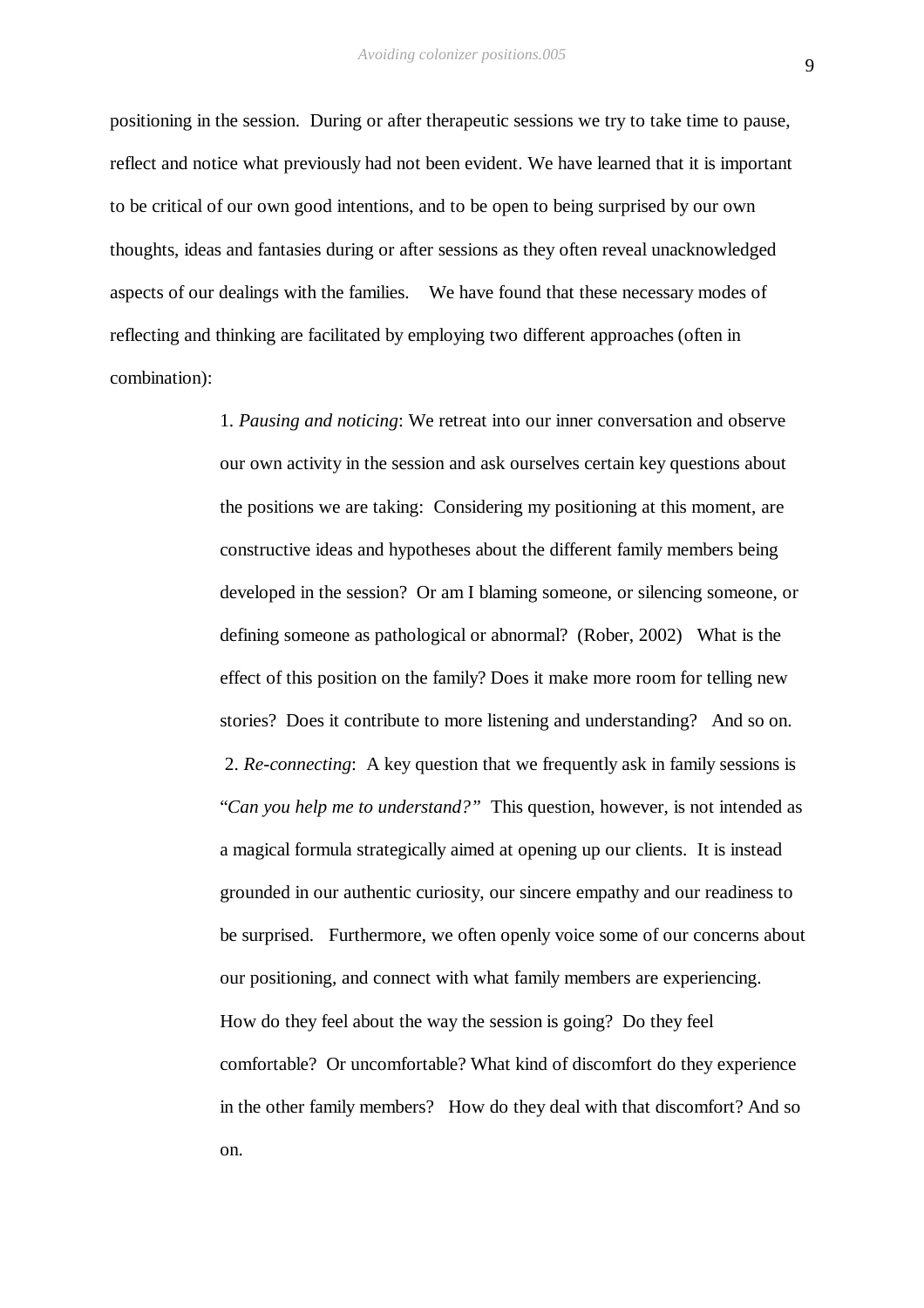In the case of the girl who didn't want to go to school, these two approaches played a key role. First the therapist listened to his different inner voices (*pausing and noticing*), and – *upon* being surprised by his own negative views – he then sought more constructive ways both to understand what was happening in the family and to reconnect with the mother without blaming her (*re-connecting*).

#### **Colonizing positioning and the therapist's comfort**

The dangers of colonizing positioning are further illustrated in the following case<sup>2</sup>. Also here the first author was the therapist, and in this case, too, he became stuck in a colonizing position isolating and blaming one of the family members. This case also provides an illustration of how colonizing positioning, no matter how well intentioned, may involve unacknowledged personal motivations on the part of the therapist.

### **The aggressive son**

 $\overline{a}$ 

*Mother came to therapy with 8-year-old Jacob, her only son, because she was worried about him. In the first session, mother explained that Jacob had been fighting on the playground in school, and his teacher told her that Jacob was an "aggressive boy with a terribly short fuse". The teacher described Jacob as aggressive towards other children, but towards teachers too.* 

*-"Also," said mother, "he does not respect me. He does not obey and he does whatever he pleases. It is as if I have no influence on him." While we were talking Jacob was sitting quitely in his chair and looking around the room as if we were not talking about him.* 

 $2^2$  The sessions in this case example were held almost 10 years ago. The family members gave permission to use their story in this publication.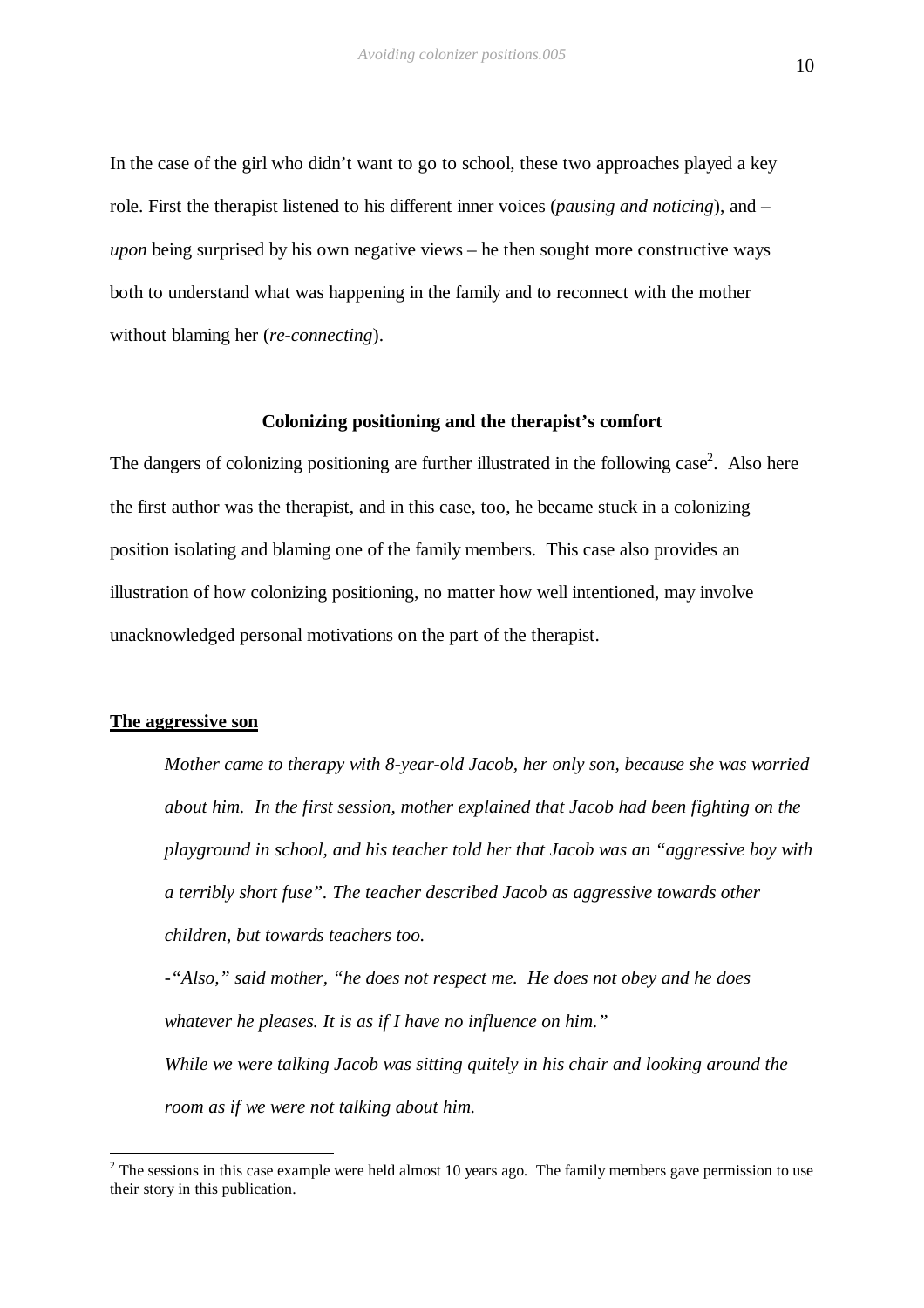*When I asked Jacob what he thought about all this, he said that the other boys started the fights and that he merely defended himself, and that they provoked him time and time again.*

*- "And you are all alone?"*

*- "Yes," replied Jacob and I thought I saw tears in his eyes.* 

*- "That's sad," I said, but Jacob did not answer. Instead he picked up a comic book and started to thumb through it.*

*At that point, I didn't know if I should still try to talk with him, or if I should let him be, but I could feel his loneliness and it made me sad.*

*Mother then commented that Jacob hardly ever showed his feelings. She added: "Once, however, I saw him crying silently, and when I asked him about it, he said he missed his father."*

*I asked about Jacob's father and mother replied that they were divorced shortly after Jacob's birth. As I often do with divorced families, I enquired if it would be possible for me to talk to Jacob's father.* 

*Mother replied:* 

*- "Maybe, but I think his father is the problem."*

*- "What do you mean?" I asked.*

*- "I think that's what's wrong with Jacob. He is aggressive like his father, it is hereditary."*

*I asked her to help me understand, and mother started to tell stories about father's aggressive behavior. One of the stories she told was about Jacob's father's aggression against his own father. While a teenager, he hit his own father on the*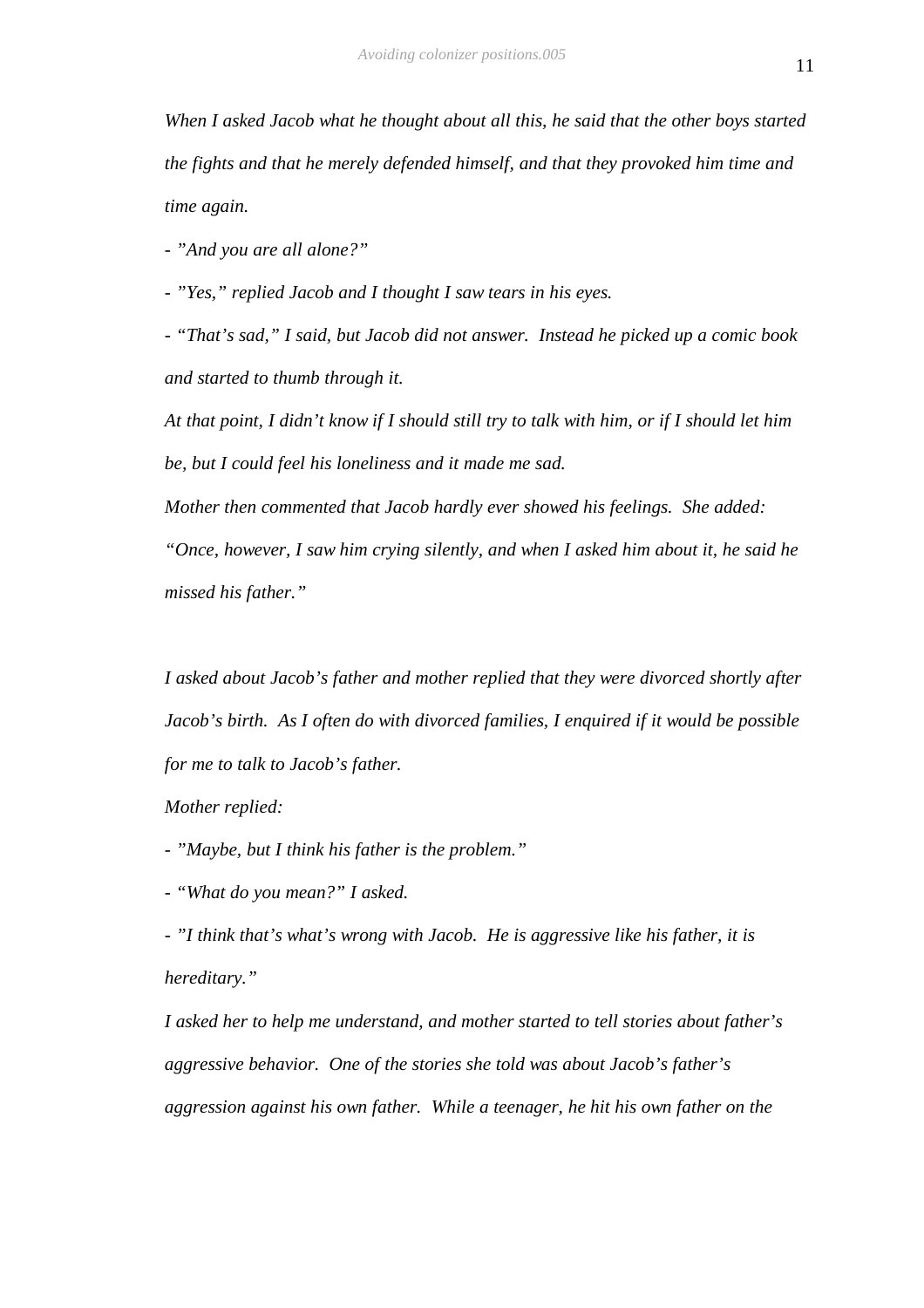*knees with a heavy steel bar. Mother said: "His father will spend the rest of his life in a wheelchair, and all Jacob's father had to say was that he had it coming." There were more stories she told of bar fights and violence in soccer stadiums, on the street and at home, and I started to doubt that it would be a good idea to invite father. Hesitatingly I said to mother that I did not always invite fathers to the sessions and that we would have to consider all the angles before we decided to invite him. She agreed and emphasized again how aggressive Jacob's father was. She added that Jacob hadn't seen his father for a long time, not because she didn't allow Jacob to see his father, but because his father did not want to see Jacob:* 

*- "He writes postcards and brief letters to Jacob, but he never visits or asks to see Jacob. Writing letters and telling your son that you miss him is easy, but being a father to him is too much to ask."*

*I agreed with mother and said that Jacob deserved a caring father. I felt sorry for Jacob, but he seemed indifferent, absorbed in his comic book.*

*After the session, I wrote in my notes: "Maybe it is for the best that his father has no contact with Jacob. This boy needs a good father. He seems like a nice boy. He is the same age as my son. They would probably play together nicely. Anyway, it is no doubt better not to invite his father."* 

In these notes the contours of the colonizing position assumed by the therapist in relation to this family become clear. He has decided that Jacob's father should not be invited to be involved in the therapy and even concluded that it is better for Jacob to have no contact with his father. The notes show, too, that the therapist feels for Jacob and wants the best for him.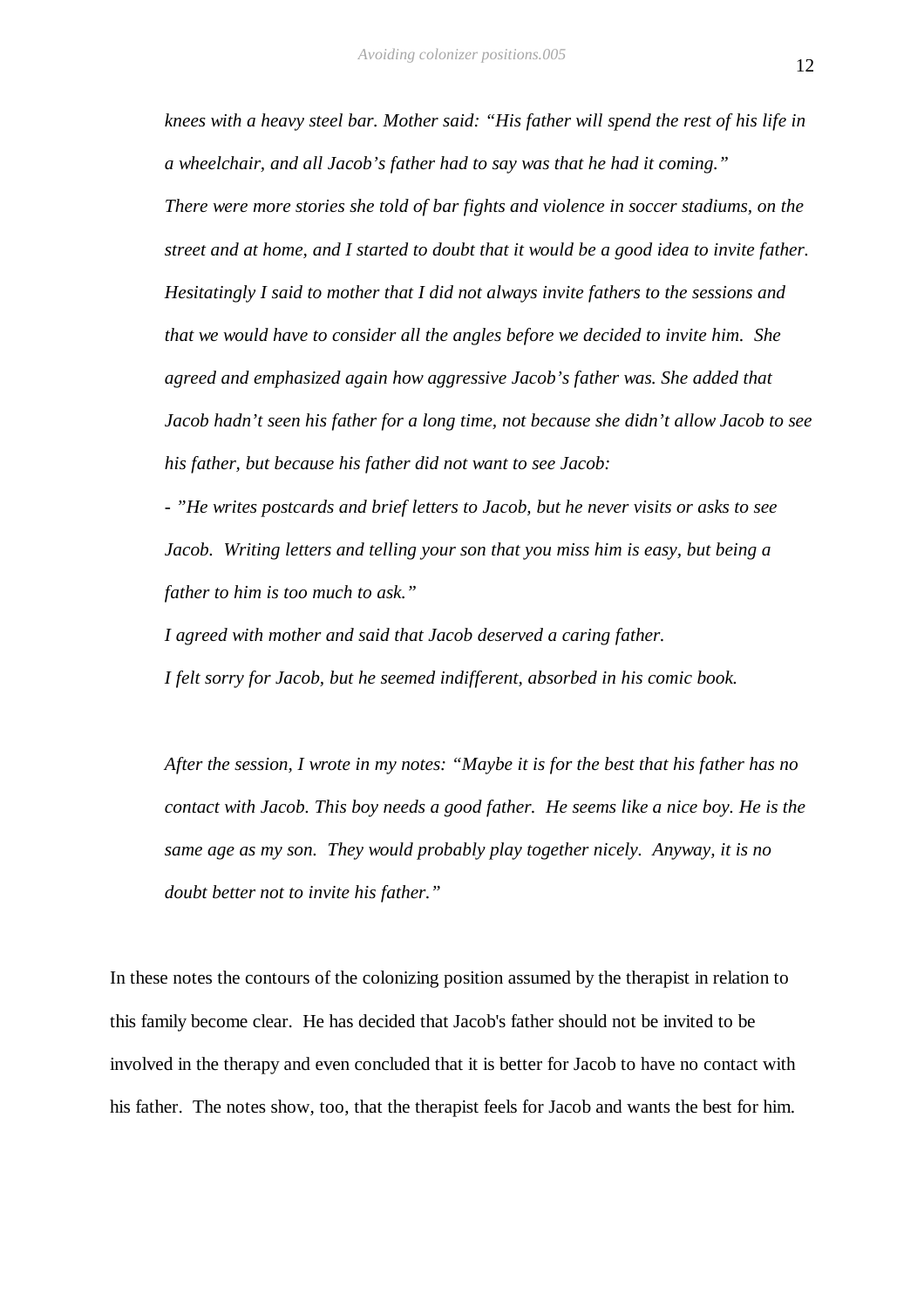In a way, it seems that the therapist is implicitly assuming the role of the good father, while positioning Jacob as a victim of his bad, aggressive father.

*When I reread my notes from the first session just before the second session, I was surprised by what I had written. It is very unusual for me not to invite fathers of children I have in therapy. I admitted to myself that in some way I had experienced my decision not to invite Jacob's father as a relief. I then realized that the thought of inviting this aggressive man into the therapy room frightened me. Furthermore I was surprised by my note about Jacob playing with my son. It was as if I had the fantasy of adopting Jacob and then becoming his caring father. The more I reflected on the case, the more uncomfortable I became with my decision not to invite Jacob's father. I decided to talk about it again with mother in the second session and to propose to invite Jacob's father anyway.* 

*Mother said it was fine for her if I would invite Jacob's father:*

*-"...but I doubt if he will show up," she added.*

 *The next day I phoned him and gave him an appointment.*

*Jacob's father was not a big man, but he was very muscular. He was impressive with his tattoos and very short hair. He looked like a skinhead, or like the American marines I knew from the movies. As I shook his hand I noticed that he had a tattoo with some words in the palm of his right hand, but I could not make out what they said. After we sat down and after I had introduced myself I made a comment about his tattoos.*

*-"Nice tattoos," I said and pointed at his upper arms where barbed wire rings were tattooed.*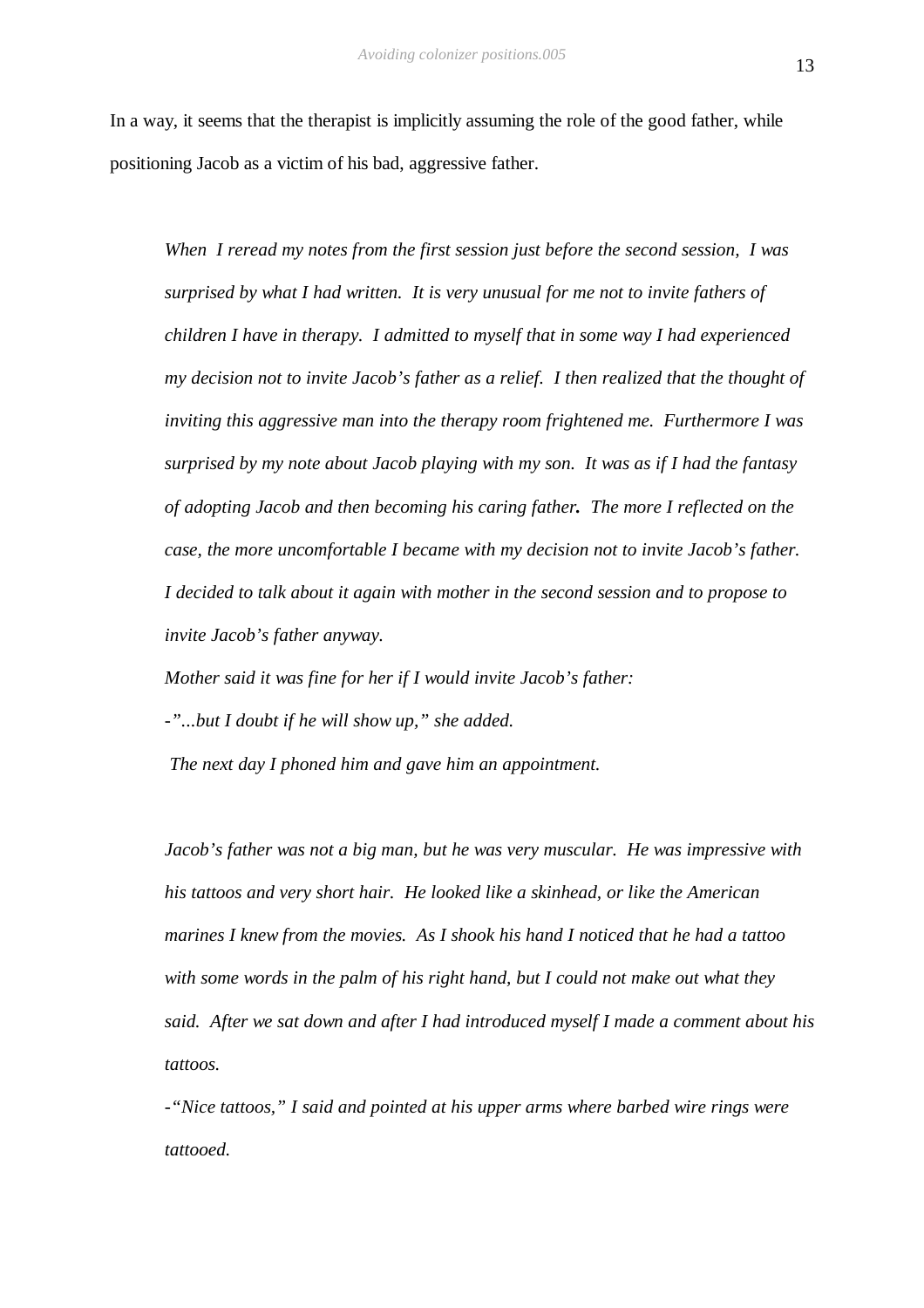*He smiled but remained silent.* 

*Vaguely I could smell alcohol and I wondered if he had been drinking. It was only 11 in the morning.*

*-"I saw you had a tattoo on the palm of your hand too," I said.*

*He showed me the palm of his right hand. It said "pleased to meet you…" in blue letters. That sounded reassuring.*

*-"Nice," I said.*

*Then he showed me the palm of his left hand, it said in the same blue letters "…and now fuck off".*

*He smiled.*

*It was not an easy conversation. Jacob's father clearly was not the talkative type and there were a lot of silences. Still he listened to what I said, and he answered my questions. Brief but to the point. One of the things he said was that, although it was not the first time his son came in contact with a professional helper, he never before had been invited to talk about Jacob. Referring to Jacob's mother, he said: -"She scares professional helpers with stories about my aggressive behavior. For instance she always tells this story of me hitting my father and him ending up in a wheelchair."*

*-"You did not hit him?" I asked.*

*-"Oh yes, I did. He had it coming. The bastard had been hitting my mother as long as I could remember. And hard too. I remember when I was still a small boy that I promised myself that one day when I would be big and strong I would make him pay for hurting her. And then when I was 16, he hit her again. And then I took a heavy*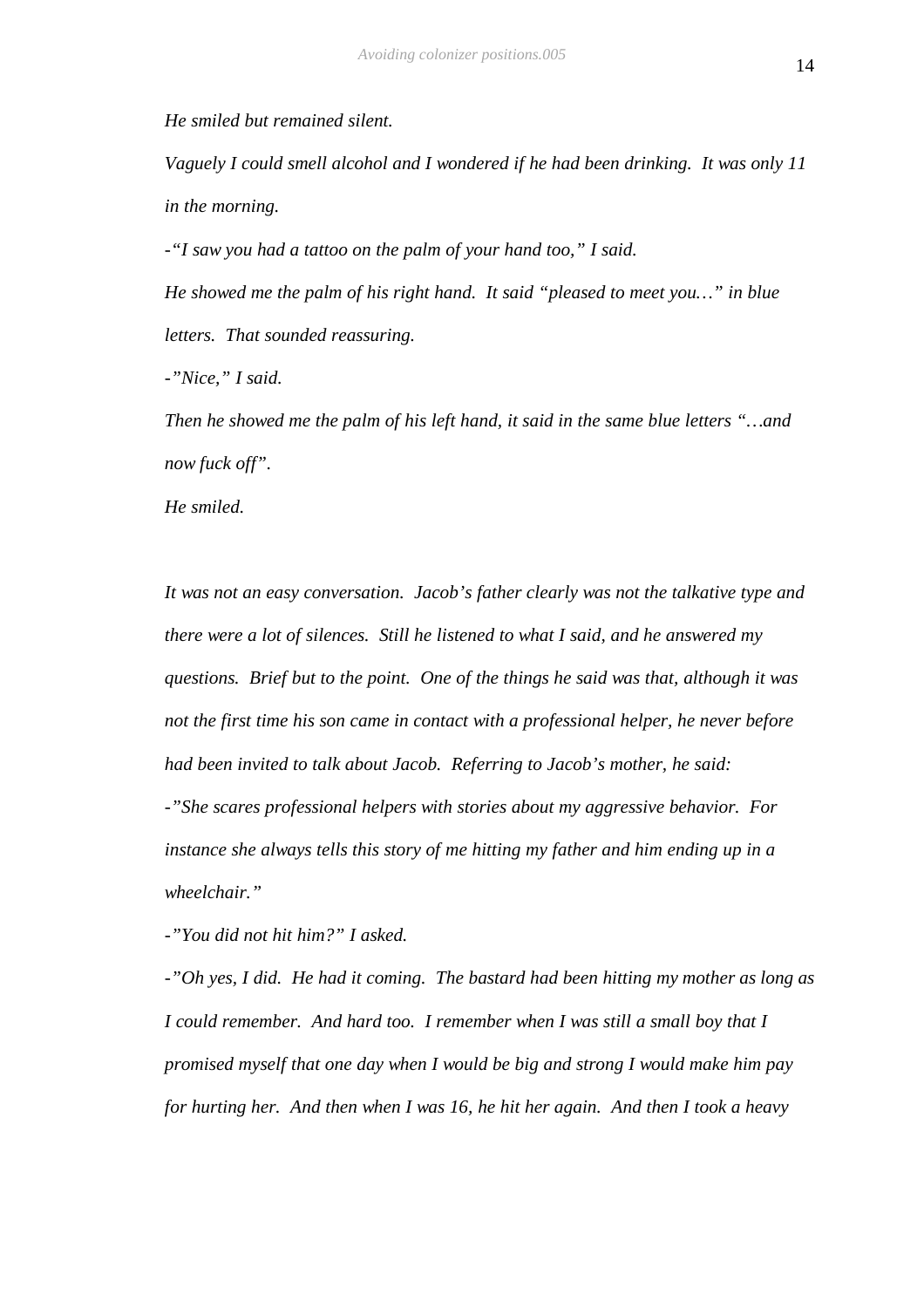*steel bar and hit him. I spent the next two years in a home for juvenile delinquents. He will spend the rest of his life in a wheelchair."*

*He looked at me and he smiled. I didn't know what else to do than to smile back. It seemed that for him, justice had been done. Again I smelled alcohol on his breath. I told him I was worried about Jacob, about his behavior and his aggression towards other children, and even towards teachers.*

*He nodded.*

*-"I'm worried too, of course. After all, I'm his father and I try to be a good father. But…"*

*-"But?"*

*-"Well, if you are blessed to have me as a father, like Jacob is, than you are fucked, because I'm really a bad example. I always get into trouble. Even when I'm not looking for trouble, trouble always seems to find me. It seems I can't escape it. I never killed a man – and even if I did I would not tell you (he smiled) -, but anyway I spent some time in jail. But I try to be a good father in my own way."*

*- "In your own way?"*

*-"Well, I think that I can be a good father for Jacob by seeing him as little a possible. I don't want him to take me as a role model. I love him very much, and I would very much like to do fun things with him, but if we would do things together like going to the zoo, or whatever, I'm sure I would get into trouble and then he would see his father in a way he should not see his father."*

*I was surprised by his words and I didn't know what to say. He said:*

*- "I am who I am, and I always get into trouble."*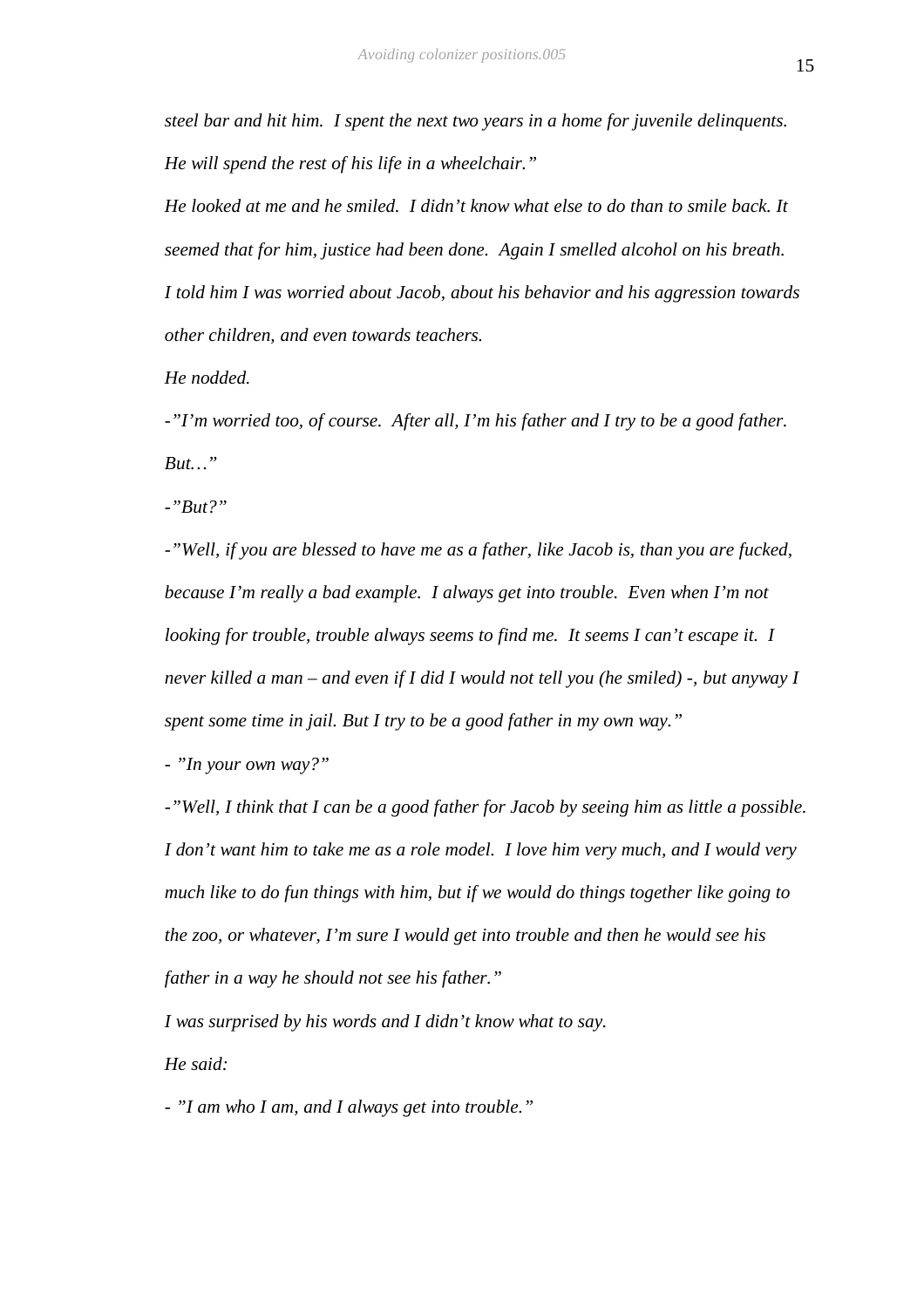*I didn't detect a trace of shame or sorrow in his words. For him, it was just a statement of fact.*

*After the session with Jacob's father, I had a third session with Jacob and his mother. When I told Jacob that his father had come to talk with me, he could hardly believe it: -"My father came here to talk about me?"*

*For the first time Jacob opened up a bit. He seemed more interested and he even asked his mother a few questions (about his father). He listened in a more engaged way and he spontaneously gave some comments.* 

*A few weeks later Jacob's father came for the second time. As I shook his hand, again I smelled alcohol on his breath.* 

*I asked him how he had experienced our first session.*

*-"It was nice to get the chance to say what was on my mind."*

*He smiled nervously.* 

*Then he said, "At last there was someone who listened to me without judging me. I'm not sure but I think you really listened to me."* 

*He looked at the floor.* 

*Then he said: "I have to say that today I was quite tense to come to you again. That's why I went to the pub on the corner to drink a few beers. Like the first time. Otherwise I would never have dared to talk to you."*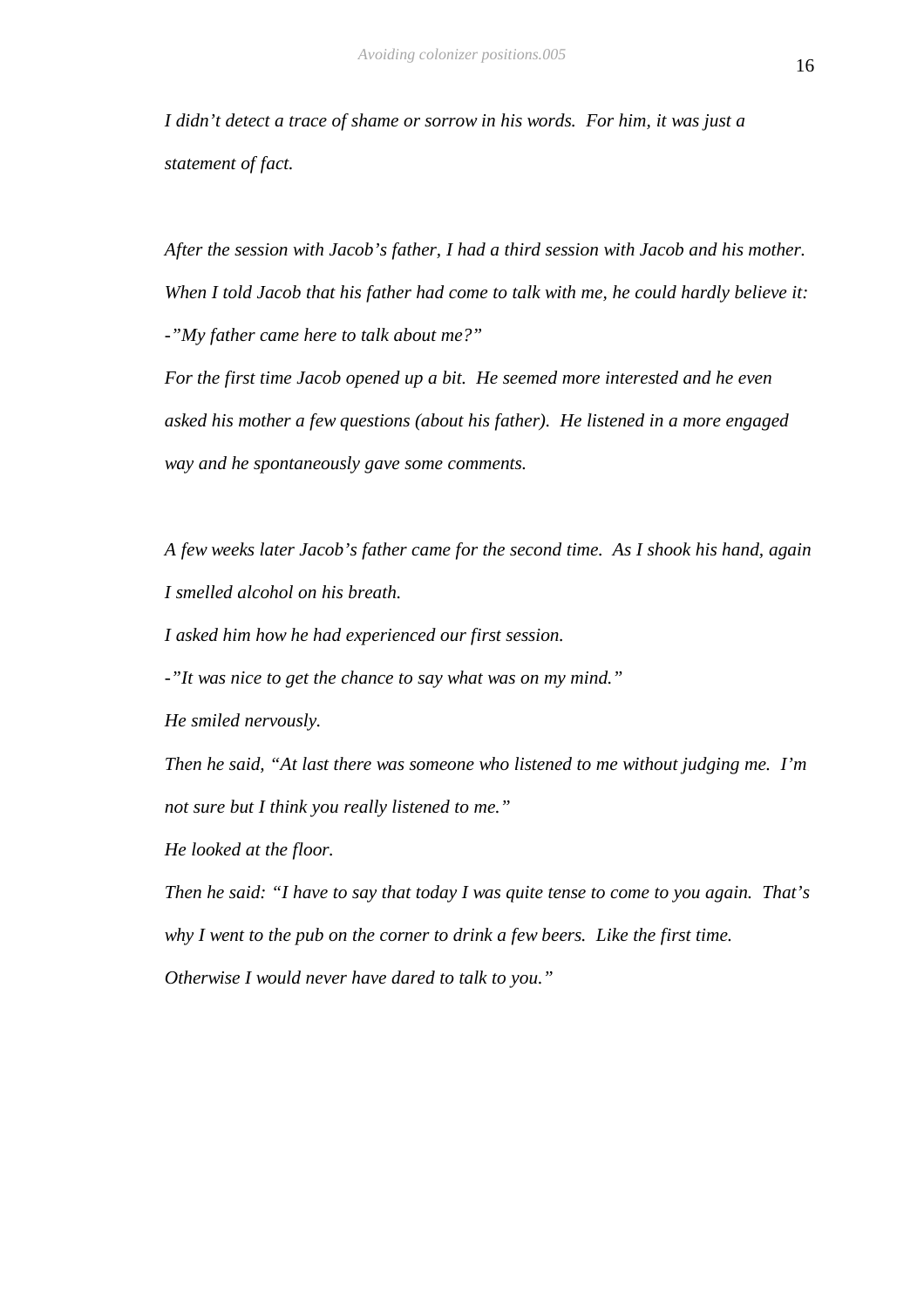*Jacob's father did not show up for his third appointment. I could not reach him on the phone<sup>3</sup> , but Jacob told me that his father had sent him a letter in which he said that it was important that he (Jacob) should talk to me. In the letter, the father wrote that he had come two times to therapy to check me out, and that he now knows that I can be trusted. He also wrote that Jacob should obey his mother. He wrote that his mother was a good woman who could teach him a lot. About himself he wrote that he loved his son, but that he was a bad example for him and that he should rather take his mother as an example, because then he would not get into trouble so often. This letter meant a lot to Jacob who became more present in the sessions and talked more. Mother told me that Jacob also respected her more at home and had become more relaxed.* 

In this case it seems that father's encouragement and his trust of the therapist helped Jacob to commit in therapy and to change his behavior towards his mother. One can only wonder what would have happened if, after the session with mother and the boy, the therapist had not invited the father. In that case father probably would not have become a resource in Jacob's therapy. He most likely would have remained isolated and mother's view of father as a dangerous man would have been reinforced by the therapist's decision not to try to connect with father. That initial decision was grounded in the therapist's well-intentioned, but ultimately colonizing, position of being Jacob's protector while identifying father as an aggressive, uncaring man. Although protecting family members is sometimes necessary (e.g. in cases of sexual abuse), protecting a family member in many other situations may be accompanied by implicit blaming and isolating of another family member. This is what happened at

 $\overline{a}$ 

 $3$  Some years later he contacted me (first author) again. We had a few sessions talking about his relationship with his second wife and about his little daughter. At that time he gave his permission to use this story for a publication.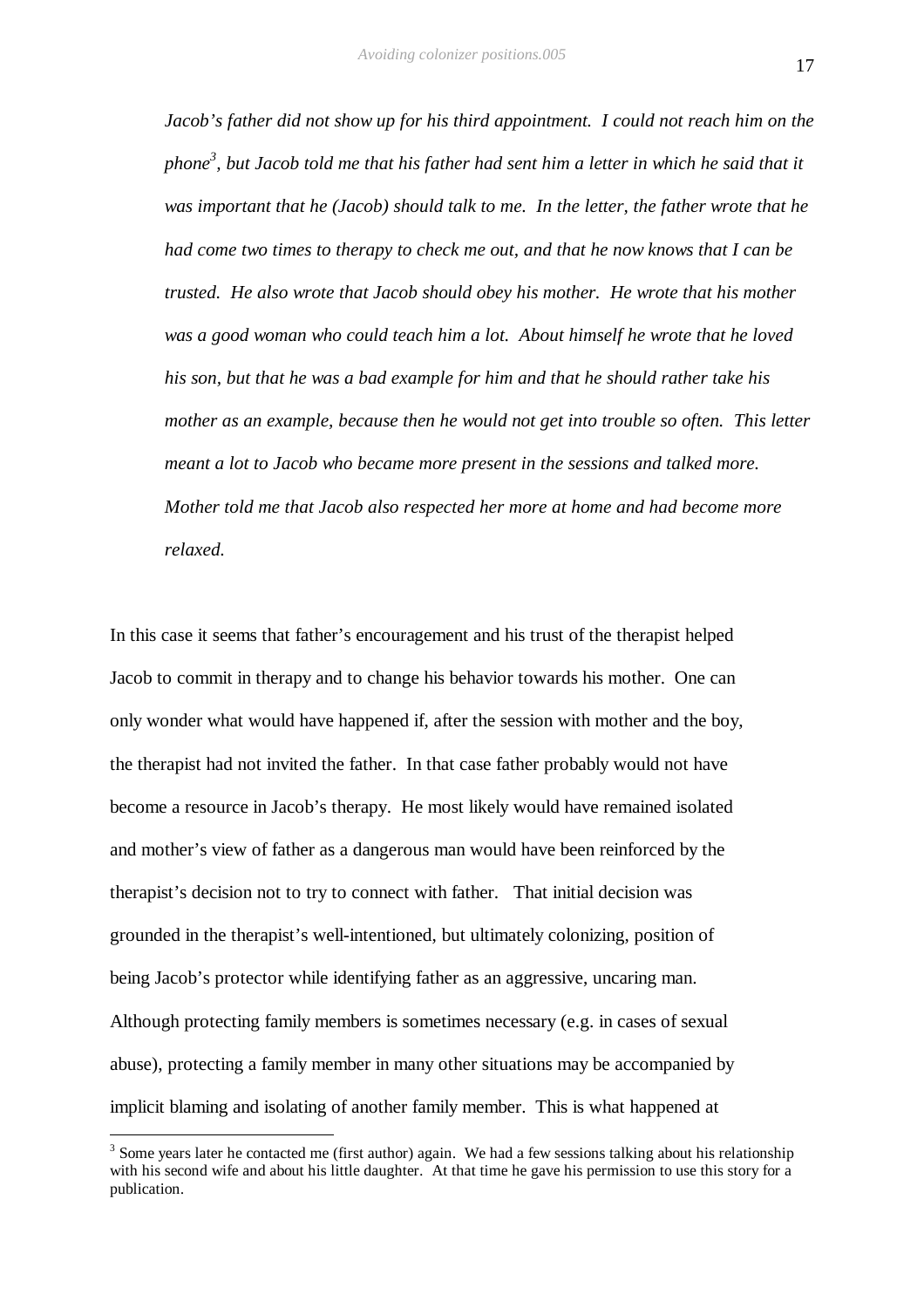the end of the first session. Father was distanced by the therapist, and positioned as a threat that should be kept well away from his son, as well as from the therapy (see figure 1). At that time, the therapist failed to pause and to notice his own colonizing position. It was only two weeks later, when re-reading his notes from the session, that he realized the way in which he, by protecting Jacob and excluding the father, was in fact positioning himself as a better father for Jacob.





The account of the therapy of Jacob and his parents furthermore highlights some of the ways in which therapists can abandon colonizing positions and relocate themselves in positions more helpful to the family. Perhaps the most important moment in the first session with Jacob's father was when he re-claimed his position as a father. This happened after the therapist said he was worried about Jacob. It was as if the therapist, in saying this, claimed a fathering position, and thus suggested that Jacob's father might not be worried. But father replied: "*I'm worried too, of course. After all, I'm his father..."* In that way he asserted himself as Jacob's father. As this reply was accepted by the therapist, space was opened for father to talk about the way he was trying to be a good father, and how difficult this was ("...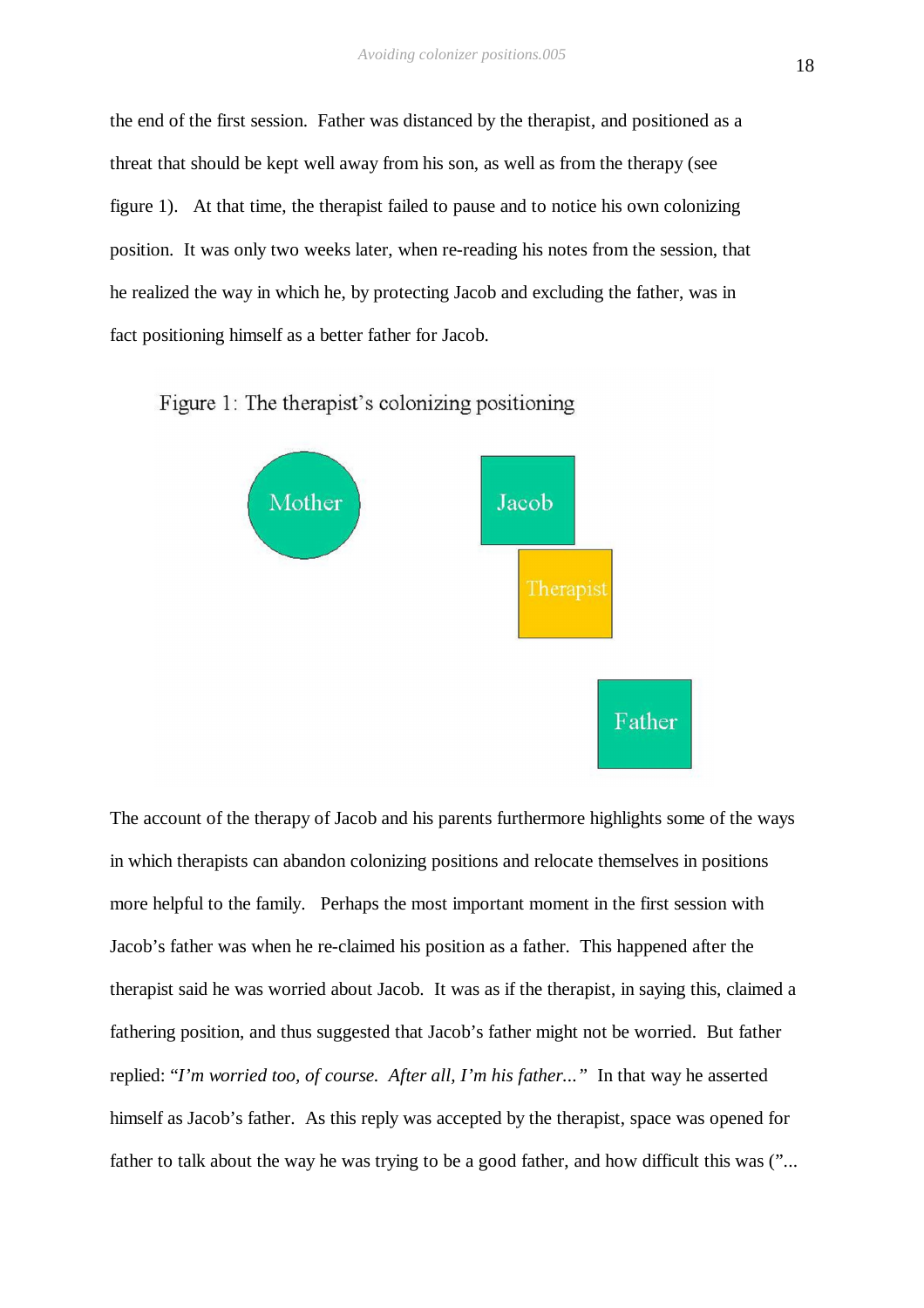*and I try to be a good father. But…")*. Rather than taking the position of someone knowing how to be a good father, the therapist listened to the father's story about his attempts to be a good father for his son. In this way the therapist connected with the father's love for his son as well as with his suffering because he felt that he didn't succeed in being the father he wanted to be for Jacob. This resulted in a repositioning of the main actors in this family therapy (see figure 2).



Figure 2: The therapist's corrected positioning

This illustrates one way that therapists may avoid getting stuck in colonizing positions. By acknowledging the good intentions of family members and being open to stories about their tragedies, therapists can reconnect with the family in open and non-judgmental ways. However, this is not always an easy task, particularly when therapists become irritated or annoyed by family members, or when family members repulse or scare therapists (as in the case presented above). Repositioning in these circumstances may be counterintuitive for the therapist and may require much mental effort to accomplish, because the colonizing position as savior/protector may be very appealing and/or emotionally comfortable for the therapist. It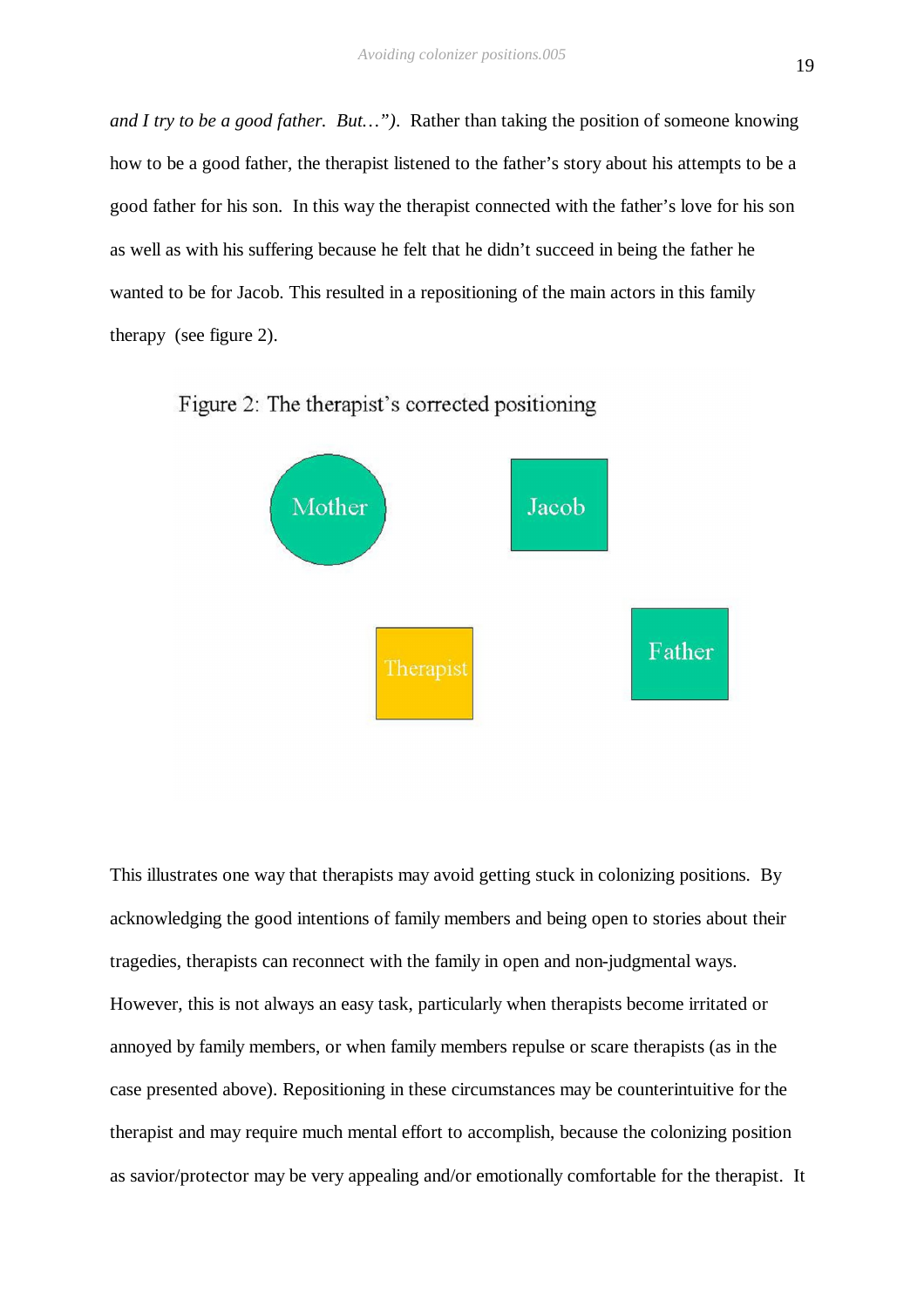may even require the help of a team or a supervisor for the therapist to pause and notice in such cases.

As is demonstrated in the case of Jacob and his father, one set of factors contributing to processes of colonizing in the therapy room may involve how therapists choose to deal with their own emotions and preoccupations. Our clinical experience has taught us that connections of the therapist with the suffering of the family should mainly be empathic ones: therapists are most helpful when they are sympathetic towards families and listen to their stories of anxiety, sorrow and pain in a generous way (Shawver, 2004; Hoffman, 2002). This means, however, that they are required to position themselves – not at a safe diagnostic distance – but instead in a much closer and often less comfortable psychological/emotional zone nearer to the family. In the case of Jacob and his father, this meant that the therapist had to confront his fear of this intimidating man and to try finding a closer position in an attempt to create room for the father's story. Interestingly, in telling the therapist that he needed a few beers to build up enough courage to come to the session, Jacob's father may have been saying that he had been just as scared of the therapist, as the therapist had been of him.

#### **Conclusions**

For some time now we have been arguing for a view of therapy as a dialogical one where family members and therapists together contribute to the therapeutic conversation, and where therapists are open to the family's feedback about the therapeutic process (Rober, 2005; Seltzer, et al. 2004, 2001, 2000). Within this dialogical framing, we view the therapist's positioning as crucial in relating to and being respectful of the family's own resources and sensitivities. While this framing of the therapist's positioning deviates from current mainstream views of psychotherapy, we feel nonetheless that our view is one shared by many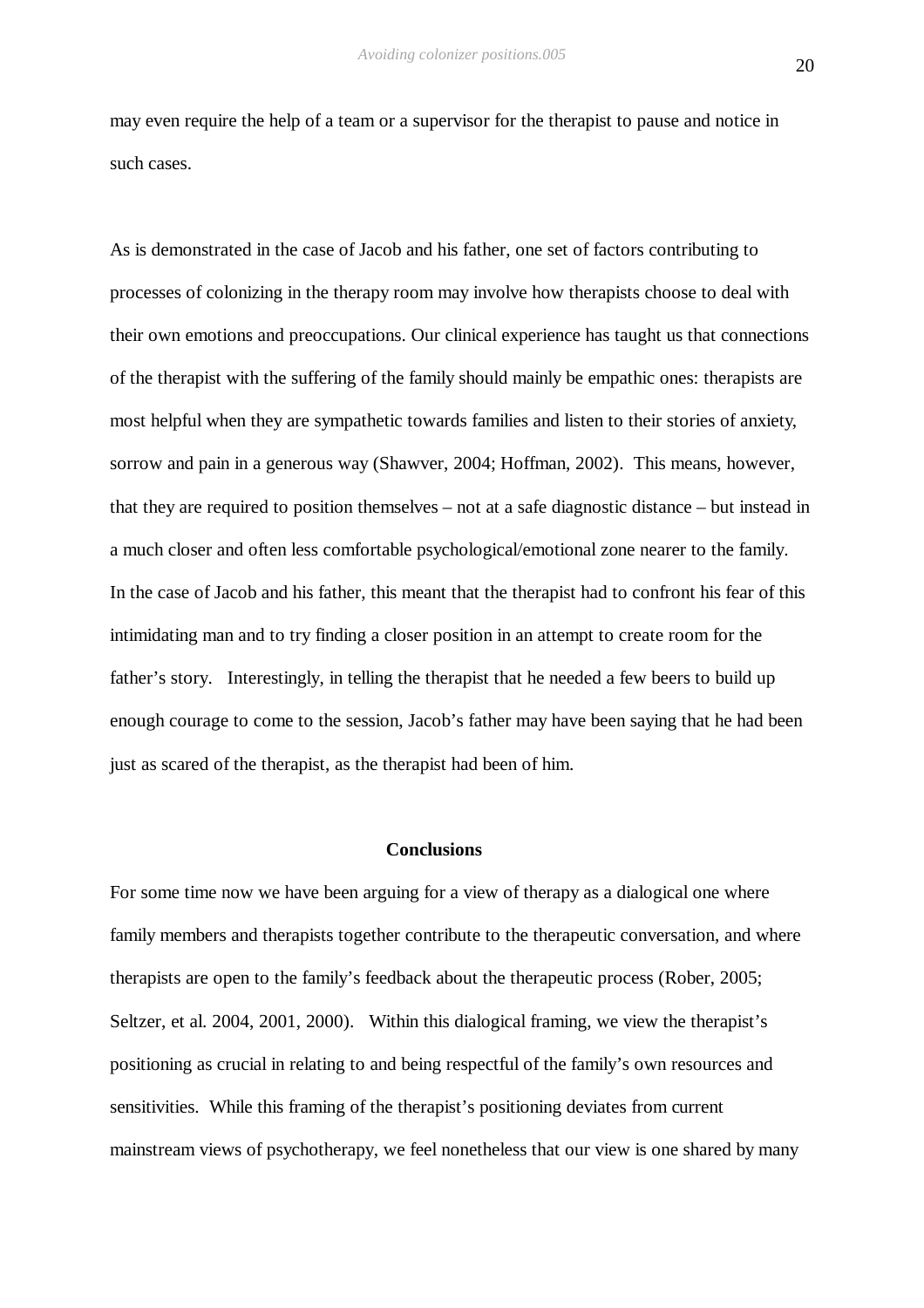other family therapists. For example, Fitzsimmons and Zucker's (2003) advocacy of countercultural therapists is strongly reminiscent of the kind of repositioned therapists we have been calling for. A countercultural therapist, in their view, is one:

"….who understands that his or her clients are trying to rewrite their experience in a world where certain meanings are more popular than others, and who also understand that therapists  $-$  like it or not  $-$  are empowered by their culture to popularize prevailing ideas regarding what is considered to be the best or most healthy way to be a person, be in a relationship, move through a stage of life, and so on. " (p.147).

Our view further can be understood as linking up with outcome research demonstrating the importance of non-specific factors for therapeutic work (Lambert & Ogles, 2004; Hubble, Duncan & Miller, 1999). Connecting with the social contexts and resources of clients, rather than expropriating these as colonists, is a crucial factor. This is supported by researchers who have found that it is extremely important to establish a safe working alliance providing space and time for the client's experiencing as well as the therapist's empathic understanding (Assay & Lambert, 1999). As this article's title indicates, we believe that it is crucial for therapists to resist ideas and forces in society diminishing the abilities of families to plot their own courses as well as to make connections with the family's suffering and most importantly with its repertoire of resources and coping tools.

Our view of therapeutic work entails that therapists, in their continuous search for noncolonizing positions, must accept their own vulnerabilities and meet suffering families without the protection of a clear diagnosis of what is going wrong, or clear ideas about what is supposed to happen in therapy to be helpful. As suggested by other researchers, this can be understood as "tolerance of uncertainty" (Seikkula & Olson, 2003). As the cases presented here show, it is tempting for therapists to search for certainty in familiar cultural or classbased patterns or in dominant moralistic structures, such as seemingly obvious distinctions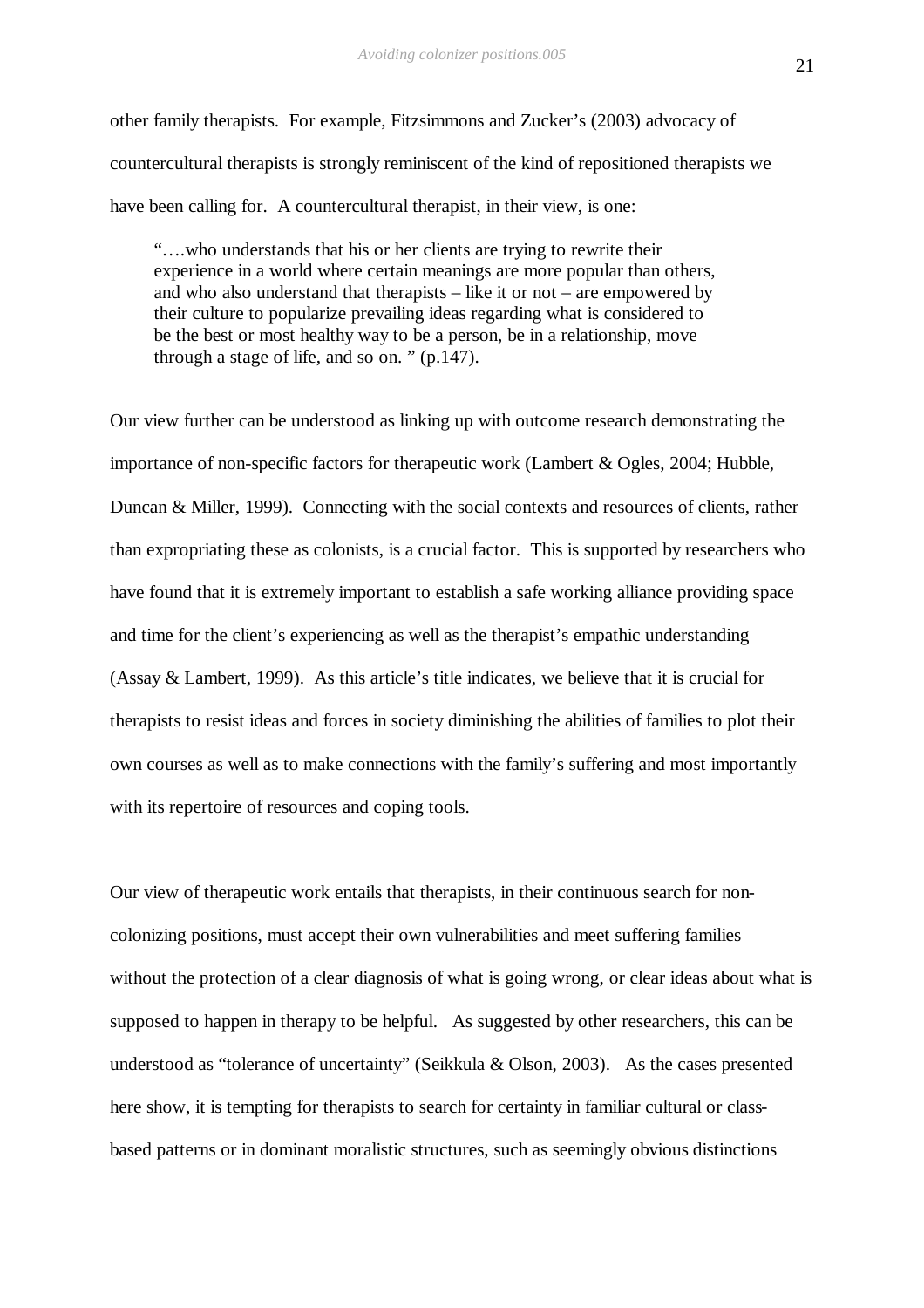between good and bad, right and wrong, sufferer and rescuer, and victim and perpetrator. This is illustrated, for instance, in the way the therapist positioned himself as a benevolent protector while viewing Jacob as the victim of an uncaring and dangerous father. Only later did the therapist realize that his initial decision to keep Jacob's father away from the therapy room was also an attempt to protect himself from his own fears. It is our belief that therapists seeking similar forms of self-protection often unknowingly assume colonizing positions in relation to their clients. One way for avoiding this kind of positioning has been suggested by Morss & Nichterlein (1999) who propose that a therapist, instead of seeking comfort in his/her emancipator zeal, should "accept his or her vulnerable position as novice in the client's experienced world, … where none of the familiar rules and regulations may apply… The therapist … must not cling to familiar structures and systems but must step outside of the comfort zone." (p. 172).

In our own practice, too, we have learned that it sometimes is helpful for therapists to listen to the voices of their clients with their own mortality in mind. In order to be able to link up with the dark side of families, therapists have to stay in touch with their own despair and feelings of insecurity as well as their own moments of irrationality and madness. It is our experience that therapists who are too distant from the suffering family, too "sane" or too "normal", will not succeed in really engaging families in a therapeutic process. Referring to Jules Henry's dialectic stating that every family contains "something that makes for tranquility and wellbeing and something that makes for anxiety and misery" (Henry, 1963, p.323), we believe that therapists have to avoid positioning themselves on the sane or well-being side of the dialectic, while positioning some (or all) of the family's members on the pathological or misery side. Even though helping people is a complex task and involves many other things than therapeutic positioning, it is imperative that therapists find a way to balance between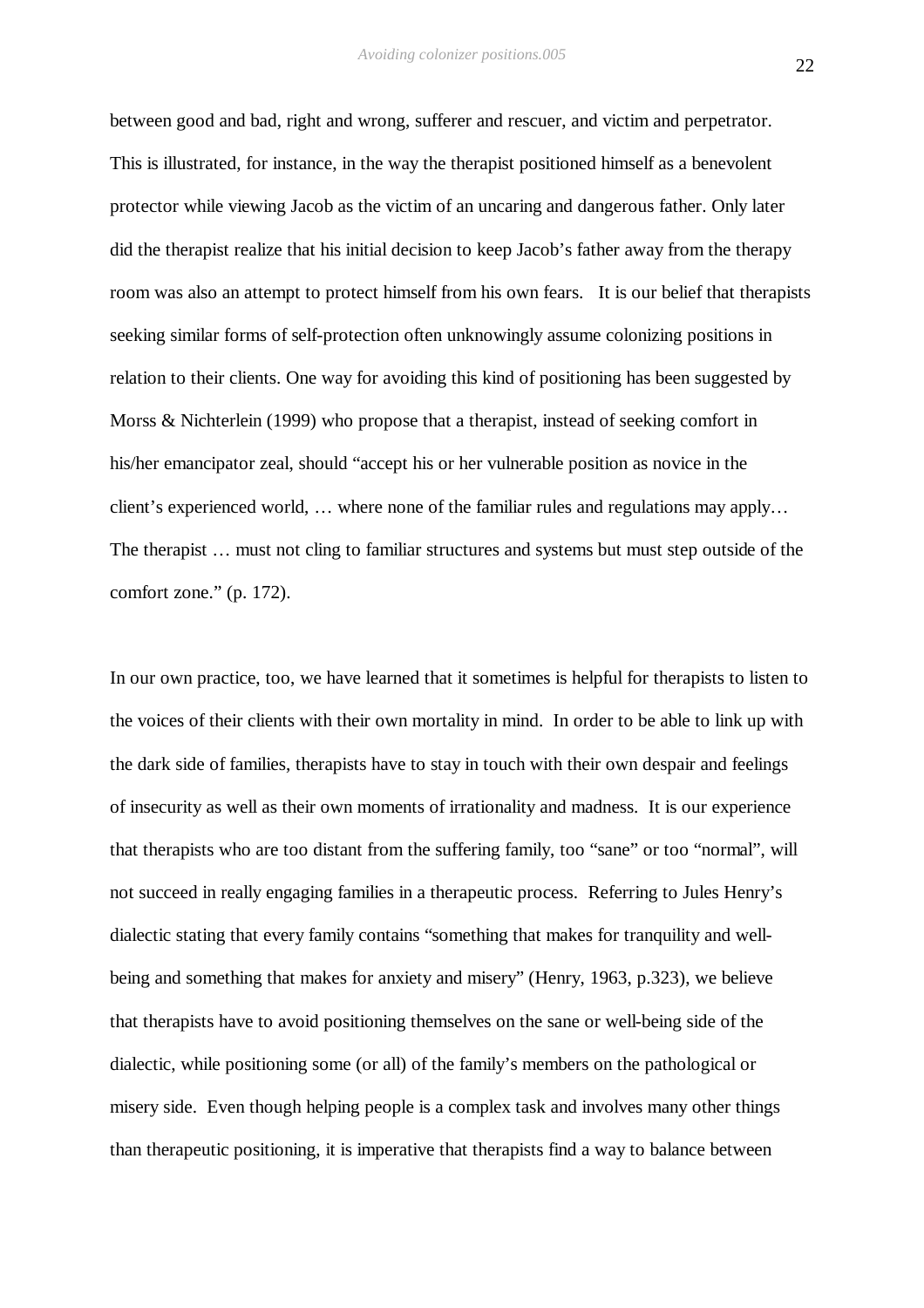connecting with and bearing the family's suffering, on the one hand, while noticing and supporting the resources of its members, on the other. This, we feel, is a pivotal and necessary pre-condition for facilitating constructive and truly respectful dialogues in the therapy room. But such positioning is sometimes very hard, and taking safe colonizing positions may be very tempting. This is especially, but certainly not solely, true for young family therapists today whose training is heavily influenced by therapeutic narratives focused on diagnosing pathology and on intervening to rid the family of what is going wrong. In our view, what is going wrong in families can only be alleviated if therapists take the whole dialectic of misery and resources as voiced by Henry into consideration. Therapists must never forget, we feel, that: "*A family's culture – its variant of the general culture – always contains something that makes for tranquility and well-being and something that makes for anxiety and misery."*  (Henry, 1963, p.323)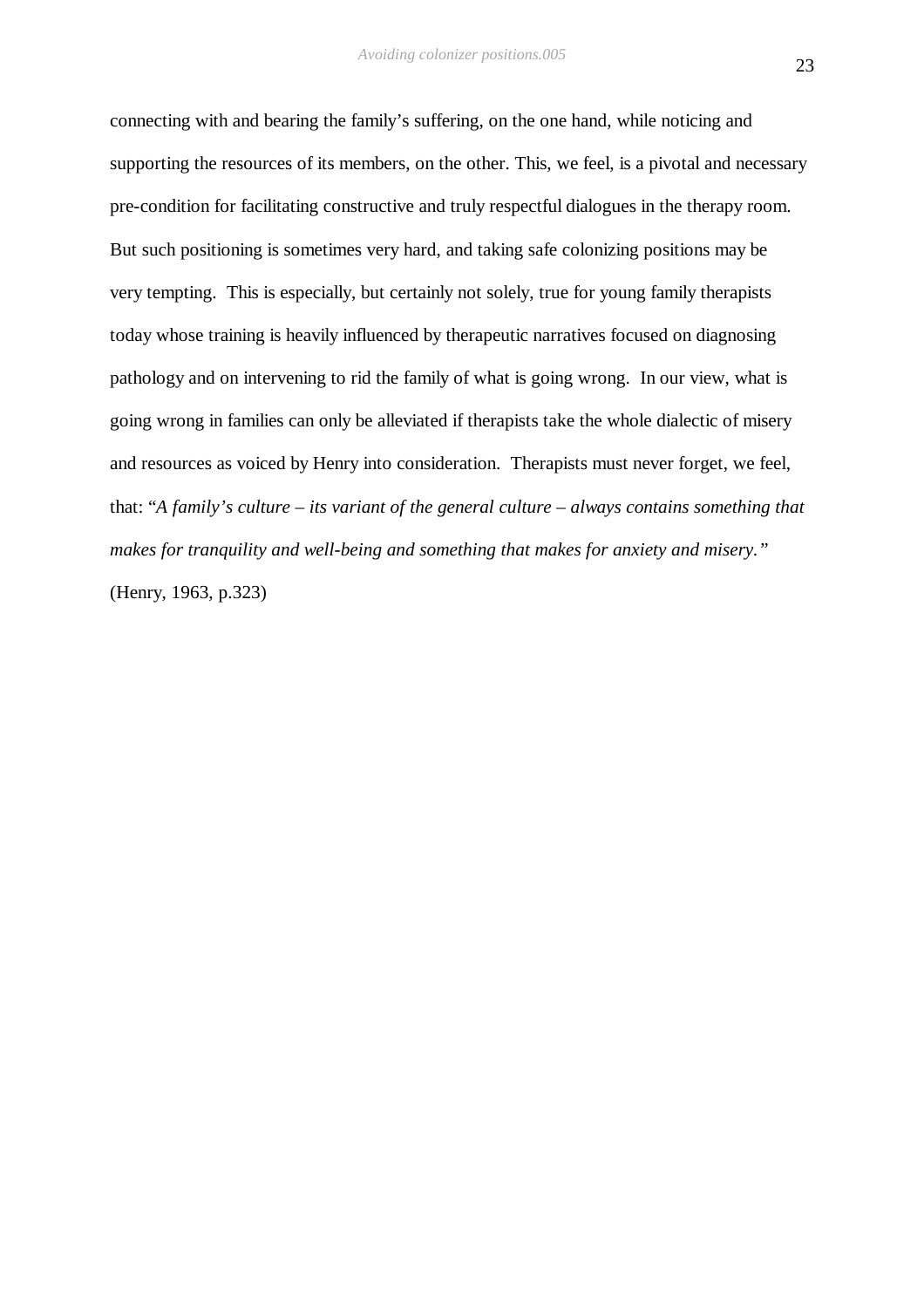#### **References**

- Anderson, W. (2006) States of hygiene: Race 'Improvement' and biomedical Citizenship in Australia and the colonial Philippines. In. A. Stoler (Ed.) *Haunted by empire: Geographies of intimacy in North American history.* (pp. 94-115). Durham: Duke University Press.
- Anderson, W. (2002) *The cultivation of whiteness: Science, health and racial diversity in Australia.* Melbourne: Melbourne University Press.
- Assay, T.P. & Lambert, M.J. (1999). The empirical case for the common factors in therapy: Quantitative findings. In: M.A. Hubble, B.L. Duncan & S.D. Miller (Eds.). *The heart and soul of change: What works in therapy* (pp. 33-56). Washington, DC: APA Press.
- Bean, P. & Melville, J. (1989) *Lost Children of the Empire. London: Unwin Hyman.*
- Burman, E. (2000). Method, measurement and madness. In Holzman, L. and Morss, J. (Eds.). *Postmodern psychologies, societal practice and political life* (pp.49-78), New York: Routledge.
- Cade, B. (1998). Honesty is *still* the best policy. *Journal of Family Therapy, 20*, 143–152.

Césaire, A.(1955). *Discourse on Colonialism.* Paris: Presence Africaine.

- Fanon, F. (1967). *Black skin, white masks.* New York. Grove Press.
- Fanon, F. (1963). *The wretched of the earth*. New York: Grove Press.
- Fitzsimmons, K. & Zucker, L. (2003). Countercultural therapy: an attempt to match pedagogy to practice. In Pare, D. & Lerner, G. (Eds.) *Collaborative Practice in Psychology and Therapy* (pp.145-156). London: Taylor & Francis.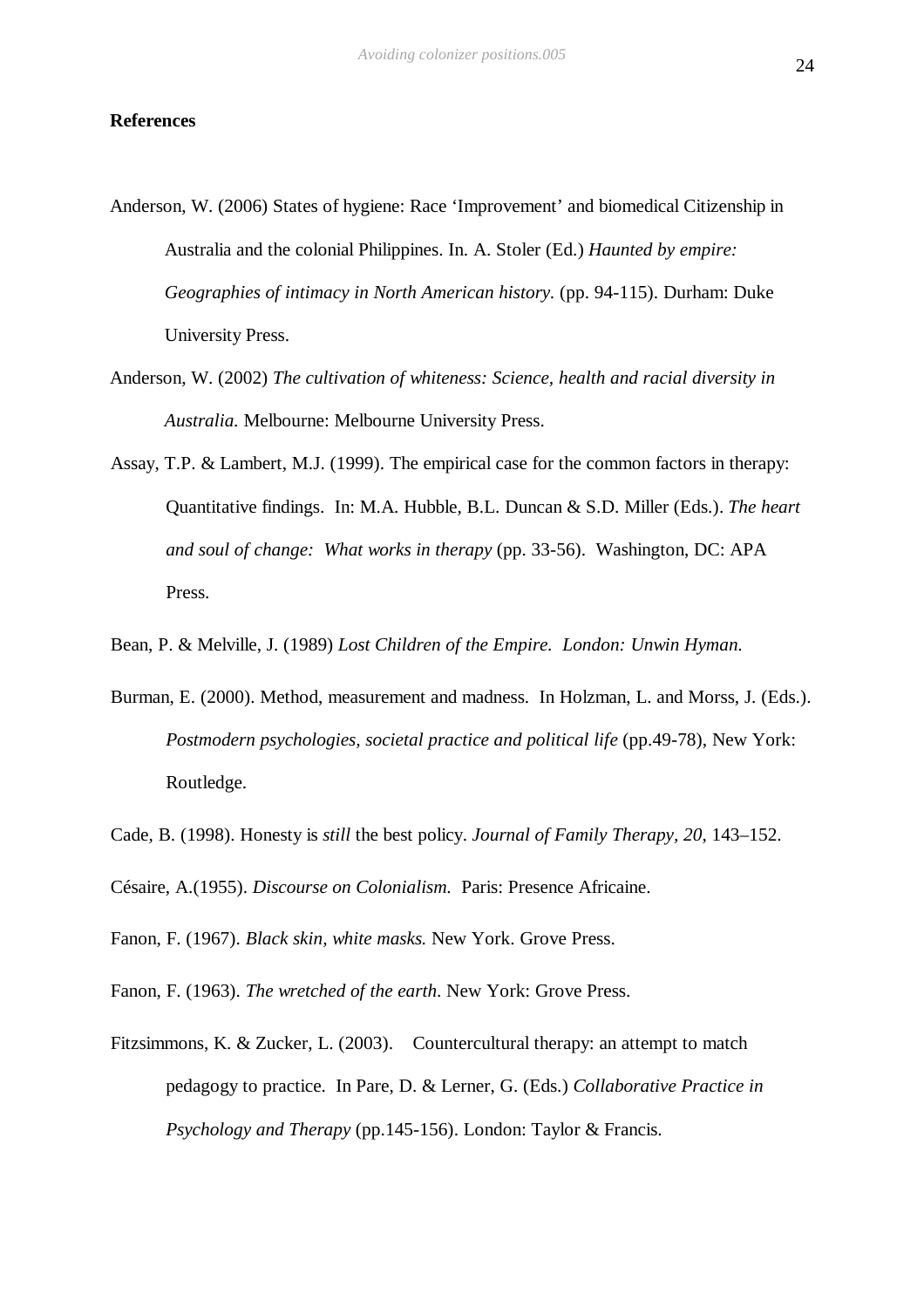- Gronemeyer, M. (1992). Helping. In W. Sachs (Ed.). *The development dictionary: A guide to knowledge as power* (pp. 53-69). London: Zed Books.
- Guilfoyle, M. (2003). Dialogue and Power: a critical analysis of power in dialogical therapy. *Family Process*, *42*, 331-343.

Henry, J. (1963). *Culture Against Man*. New York: Random House.

Hoffman, L. (2002). *Family Therapy: An intimate history*. New York: Norton.

- Hubble, M.A., Duncan, B.L. & Miller, S. (Eds.) (1999). *The Heart and Soul of Change*. Washington, DC: The American Psychological Association.
- Lambert, M.J. & Ogles, B.M., (2004). The Efficacy and Effectiveness of Psychotherapy. In M.J. Lambert (Ed.). *Bergin & Garfield's Handbook of Psychotherapy and Behavior Change* ( $5<sup>th</sup>$  edition, pp.139-193), New York: Wiley.

Latour, B. (1988) *The Pausteurization of France*. Cambridge: Harvard University Press.

- Morss, J. & Nichterlein, M. (1999). The therapist as client as expert: Externalizing narrative therapy. In Parker, I. (Ed.). *Deconstructing Psychotherapy* (pp.164-174). London: Sage.
- Nandy, A. (1983) *The intimate enemy: Loss and recovery of self under colonialism.* Dehli: Oxford University Press.
- Norcross, J.C. & Farber, B.A. (2005). Choosing psychotherapy as a career: Beyond "I want to help people". *Journal of Clinical Psychology*, *61*, 939-943.
- Paré, D. & Larner, G. (2004). Towards an ethic of hospitality. In Pare, D. & Lerner, G. (Eds.) *Collaborative Practice in Psychology and Therapy (pp.1-5). Binghamton, NY:* Haworth Press.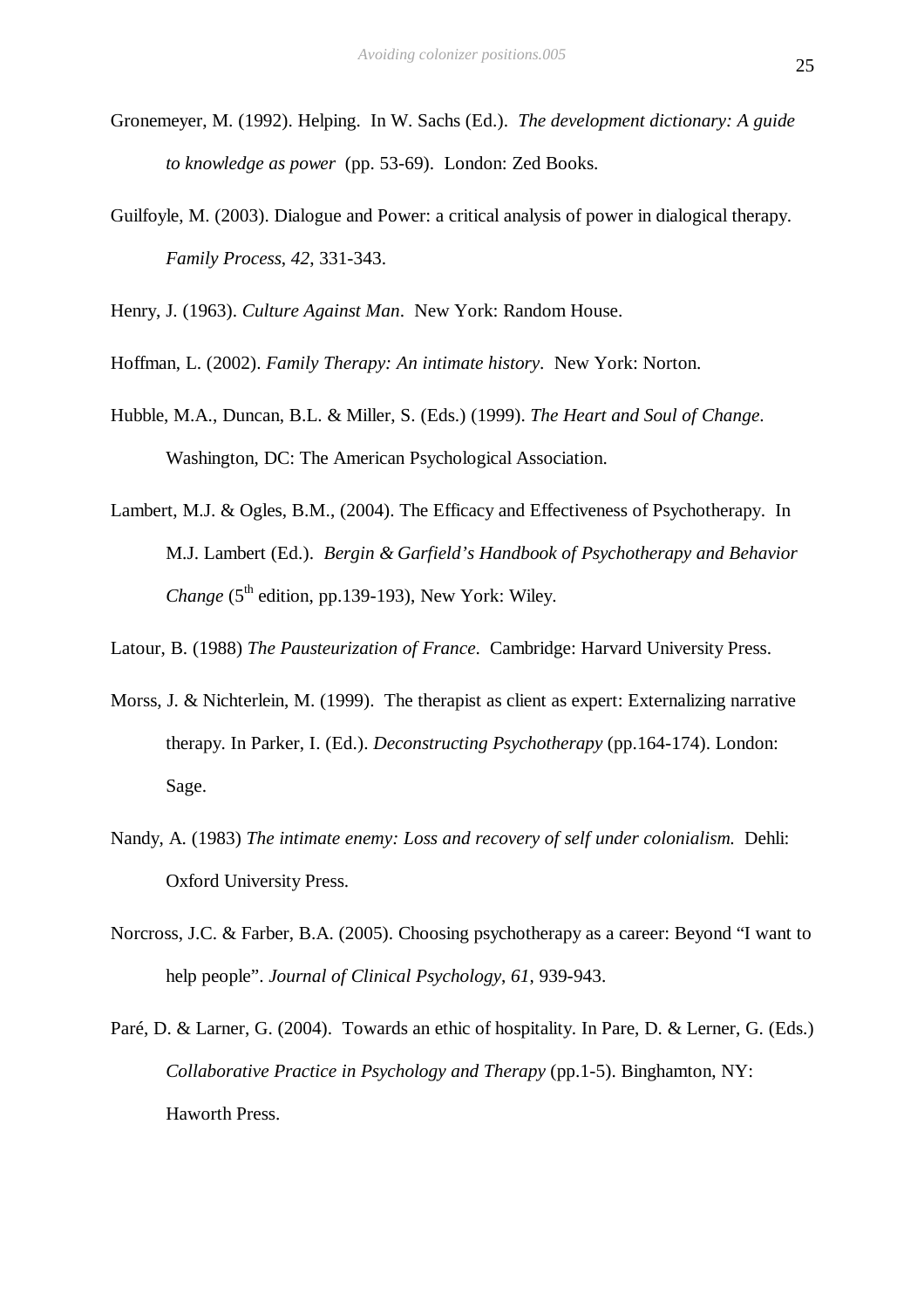- Parker, I. (1999). Deconstruction and Psychotherapy. In In Parker, I. (Ed.). *Deconstructing Psychotherapy* (pp.1-19). London: Sage.
- Rober, P. (2002). Constructive Hypothesizing, Dialogic Understanding, and the Therapist's Inner Conversation: Some ideas about knowing and not-knowing in the family therapy session. *Journal of Marital and Family Therapy*, *28*, 467-478.
- Rober, P. (2005). Family therapy as a dialogue of living persons. *Journal of Marital and Family Therapy*, *31*, 385-397.
- Seikkula, J. & Olson, M.E. (2003). The Open Dialogue Approach to Acute Psychosis: Its Poetics and Micropolitics. *Family Process*, *42*, 403-418.
- Seltzer, W. & Seltzer, M. (2000) Tales full of sound and fury: A cultural approach to family therapeutic work and research in rural Scandinavia. *Family Process,* 39, 285-306.
- Seltzer, M., Seltzer, W. Homb, N. & Midstigen, P. (2001) Eposz, közös szövegalkotás, és "kivulállóság". A bahtyini elmélet és a konverzáció-analizis integrációja a családterapia kulturális megközelitésében. *Pszichoterapia,* 10, 98-108
- Seltzer, M. & Seltzer, W. (2004) Co-texting, chronotope and ritual: a Bakhtinian framing of talk in therapy. *Journal of Family Therapy,* 26, 357-382
- Shawver, L. (2004). Therapy Theory after the Postmodern Turn. In In Pare, D. & Lerner, G. (Eds.) *Collaborative Practice in Psychology and Therapy* (pp.23-39). Binghamton, NY: Haworth Press.
- Smith, D. (2001) The Policy of Aggressive Civilization and Projects of Governance in Roman Catholic Industrial Schools for Native Peoples in Canada, 1970-95, *Anthropologica 43*(2): 253-272.
- Stoler, A. (2006) (Ed.). *Haunted by empire: Geographies of intimacy in North American history.* (pp. 94-115). Durham: Duke University Press.